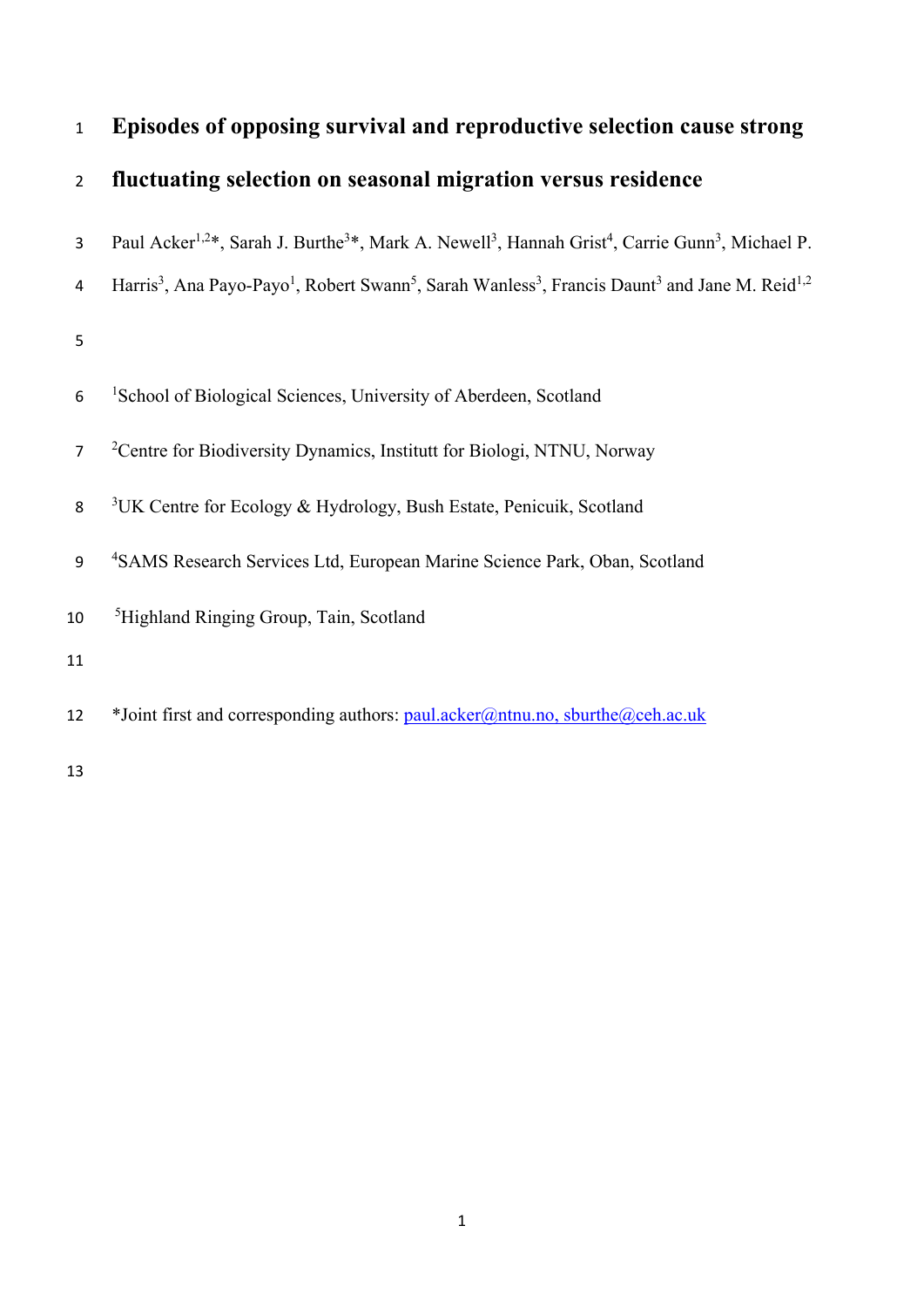### **Abstract**

 Quantifying temporal variation in sex-specific selection on key ecologically relevant traits, and quantifying how such variation arises through synergistic or opposing components of survival and reproductive selection, is central to understanding eco-evolutionary dynamics but rarely achieved. Seasonal migration versus residence is one key trait that directly shapes spatio- seasonal population dynamics in spatially- and temporally-varying environments, but temporal dynamics of sex-specific selection have not been fully quantified. We fitted multi-event capture-recapture models to year-round ring resightings and breeding success data from partially-migratory European shags (*Phalacrocorax aristotelis*) to quantify temporal variation in annual sex-specific selection on seasonal migration versus residence arising through adult survival, reproduction, and the combination of both (i.e. annual fitness). We demonstrate episodes of strong, and strongly fluctuating, selection through annual fitness that were broadly synchronised across females and males. These overall fluctuations arose because strong reproductive selection against migration in several years contrasted with strong survival selection against residence in years with extreme climatic events. These results indicate how substantial phenotypic and genetic variation in migration versus residence could be maintained, and highlight that biologically important fluctuations in selection may not be detected unless both survival selection and reproductive selection are appropriately quantified and combined.

# **Keywords**

annual fitness, extreme climatic event, fecundity selection, multi-event capture-recapture,

partial migration, sex-specific selection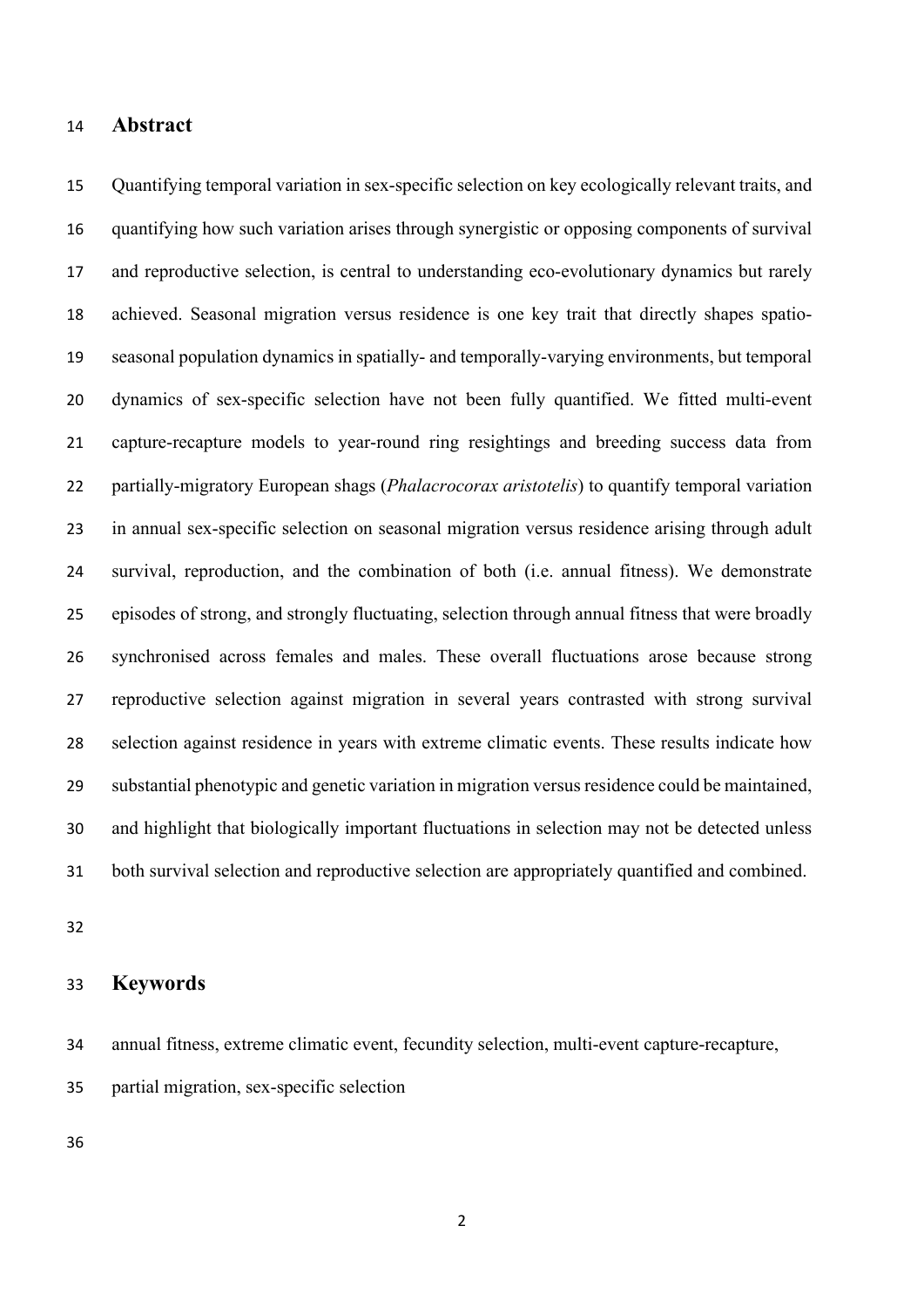# **Introduction**

 Quantifying temporal variation in the strength and direction of sex-specific selection on ecologically-relevant phenotypic traits is central to understanding eco-evolutionary dynamics [1–4]. This is because the forms and magnitudes of variation in selection will shape the maintenance of genetic and phenotypic variation, and shape the rate and direction of adaptive evolutionary change [2,3,5]. Temporal variation in selection will thus fundamentally affect population responses to varying and changing environmental conditions. In particular, both fluctuating selection and sexually antagonistic selection, respectively defined as episodes of selection acting in opposite directions within short ecologically-relevant periods or between the sexes, can help maintain genetic variation and alter timeframes for adaptation [3,5]. Yet, temporal dynamics of sex-specific selection on key traits in wild populations have still rarely been quantified [2]. Empirical evidence of temporally fluctuating selection is particularly scant, once sampling variance is accounted for [4,6]. Moreover, we commonly lack insights into how fluctuations are caused by environmental variation, even though such impacts are central to eco-evolutionary processes and outcomes [2,7,8].

 In general, selection on any trait can operate through differential survival and/or differential reproduction in relation to phenotype, yielding survival selection and/or reproductive selection [9,10]. These selection components could act in the same or opposite direction, generating either strong or weak net selection within years [11]. Further, the relative strength and direction of selection through each fitness component could vary among years, potentially generating net fluctuating selection. Moreover, depending on sex-specific responses to underlying environmental variation, fluctuations in net selection could be synchronised or opposing across females and males. Comprehensive studies aiming to quantify temporal variation in the overall magnitude and direction of selection should therefore quantify sex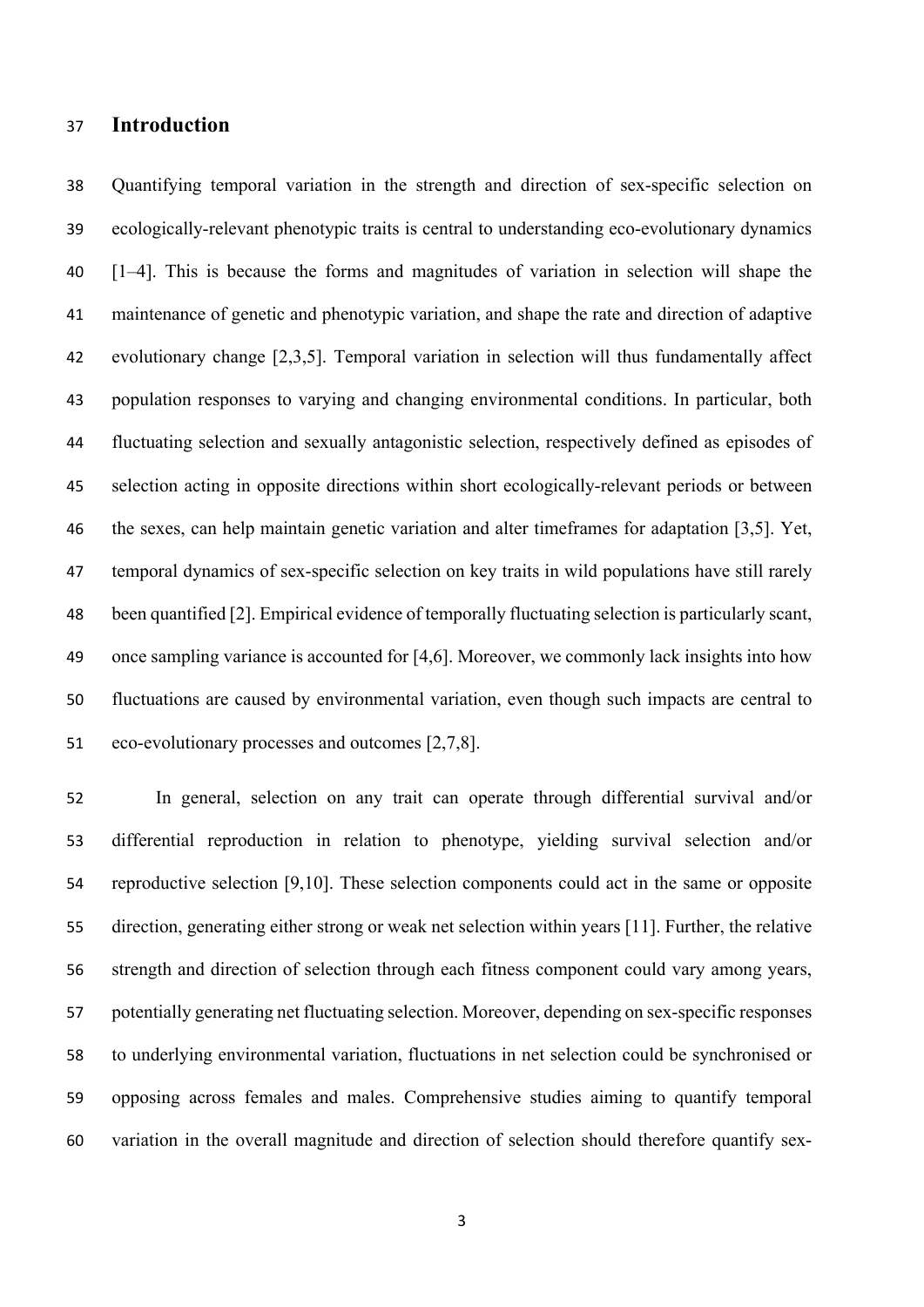specific temporal variation through both fitness components, and through their combined effects.

 This ambition necessitates explicit estimation of temporal sequences of sex-specific selection within as well as among years. In many systems, reproduction (and resulting reproductive selection) occurs within discrete seasons, while survival selection could occur at any time, and might not coincide with reproductive selection. Such sequential selection episodes could have complex compound effects. For example, strong survival selection acting during a non-breeding season will leave fewer individuals of particular phenotypes available to breed subsequently, reducing the degree to which opposing reproductive selection could reverse the direction of net annual selection [12]. Further, carry-over effects of non-breeding season phenotypes on subsequent reproduction could cause additional components of time- lagged indirect selection [13]. However, most studies of temporal variation in selection focus on either survival or reproduction [2,6], and/or do not estimate combined effects of different selection components across seasons. Fitness measures that combine survival and reproduction to quantify individual contributions to annual population growth have been developed [10,14,15], but are still rarely applied to estimate selection [16,17].

 One key phenotypic trait that could directly link ecological and evolutionary dynamics is seasonal migration (hereafter "migration"), defined as reversible individual movements between locations across seasons. Migration allows individuals to exploit seasonally varying resources and avoid unfavourable conditions, and directly determines individuals' seasonal locations and resulting spatio-seasonal population distributions [18,19]. Moreover, phenotypic expression of migration versus residence commonly varies among individuals within populations, creating opportunity for selection. Specifically, forms of 'partial migration', where some individuals remain resident at their breeding location during the non-breeding season while other individuals are seasonal migrants, occur in diverse amphibian, reptile, fish,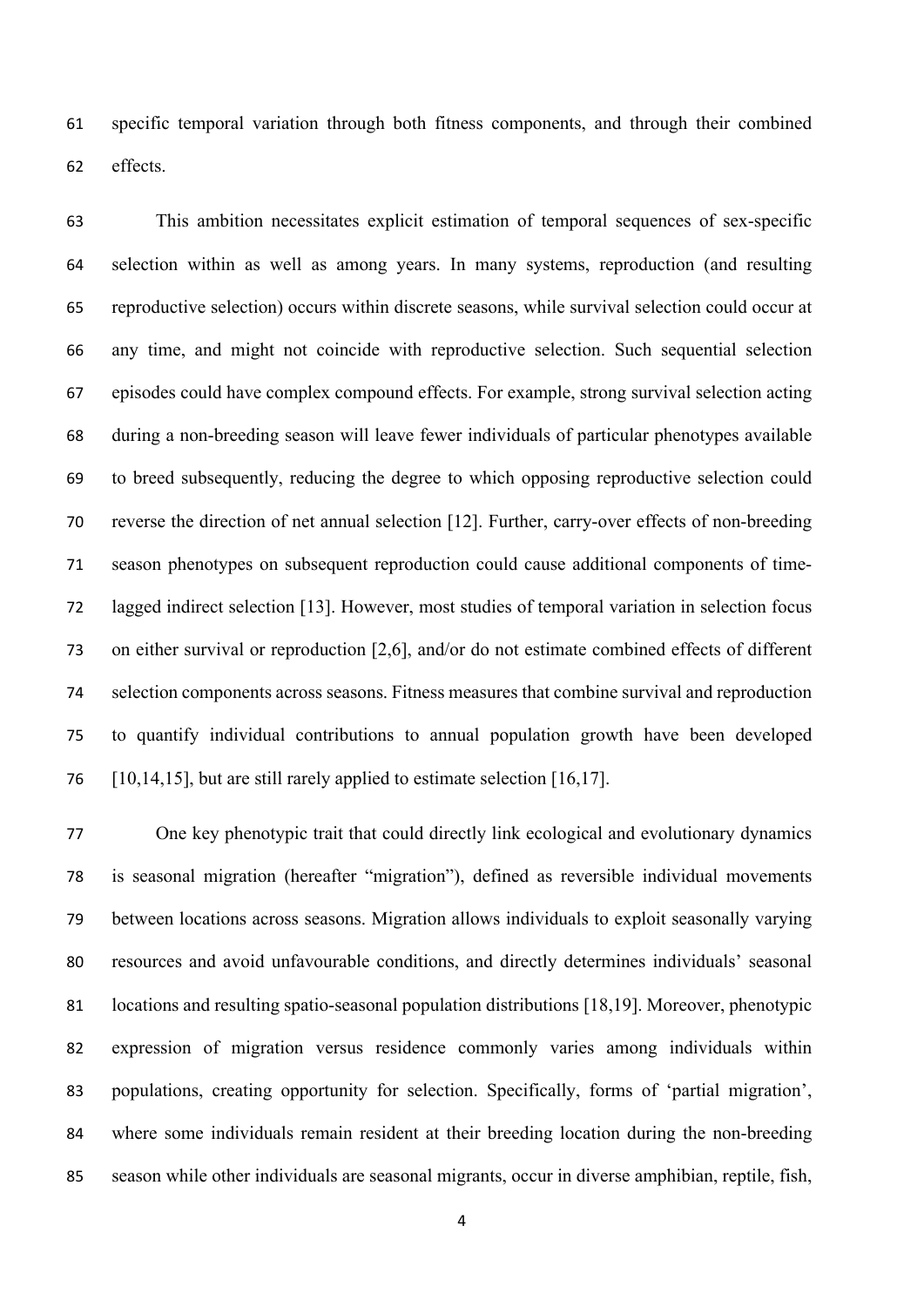bird and mammal populations [18,20–22]. Sympatric-breeding individuals with migrant and resident phenotypes are then spatially segregated in the non-breeding season. Episodes of strong seasonal selection could then arise due to spatial variation in non-breeding season environmental conditions that causes differences in survival and/or subsequent reproduction, which may be modulated by sex-specific environmental tolerances and/or constraints on reproductive success [18,23]. Quantifying among-year variation in sex-specific selection on migration versus residence is therefore central to understanding how spatio-temporal environmental variation could drive micro-evolution of migration, and hence drive micro- evolution of spatio-seasonal population dynamics and distributions. Yet, to date, such variation in selection has not been fully quantified.

 Progress requires quantifying non-breeding season phenotype (resident or migrant), survival and subsequent reproduction of numerous females and males across multiple years within a sympatric-breeding partially-migratory population. This can be achieved through large-scale year-round resightings of marked individuals designed to determine individuals' non-breeding season locations, coupled with subsequent reproductive monitoring. However, since not all individuals' locations and reproduction will typically be observed at all times, inference of selection requires advanced full-annual-cycle capture-recapture models that account for the resighting process and resulting partial observation of individuals' phenotypes and uncertainty in survival and breeding outcomes. Recent analyses in European shags (*Phalacrocorax aristotelis*, hereafter "shags") demonstrated strong survival selection against residence in both sexes within two of nine non-breeding seasons containing extreme late-winter storms (i.e. extreme climatic events, "ECEs"), with weak selection or neutrality otherwise [24]. However, the degree to which such temporal variation in survival selection could be overridden by sex-specific reproductive selection manifested through carry-over effects acting in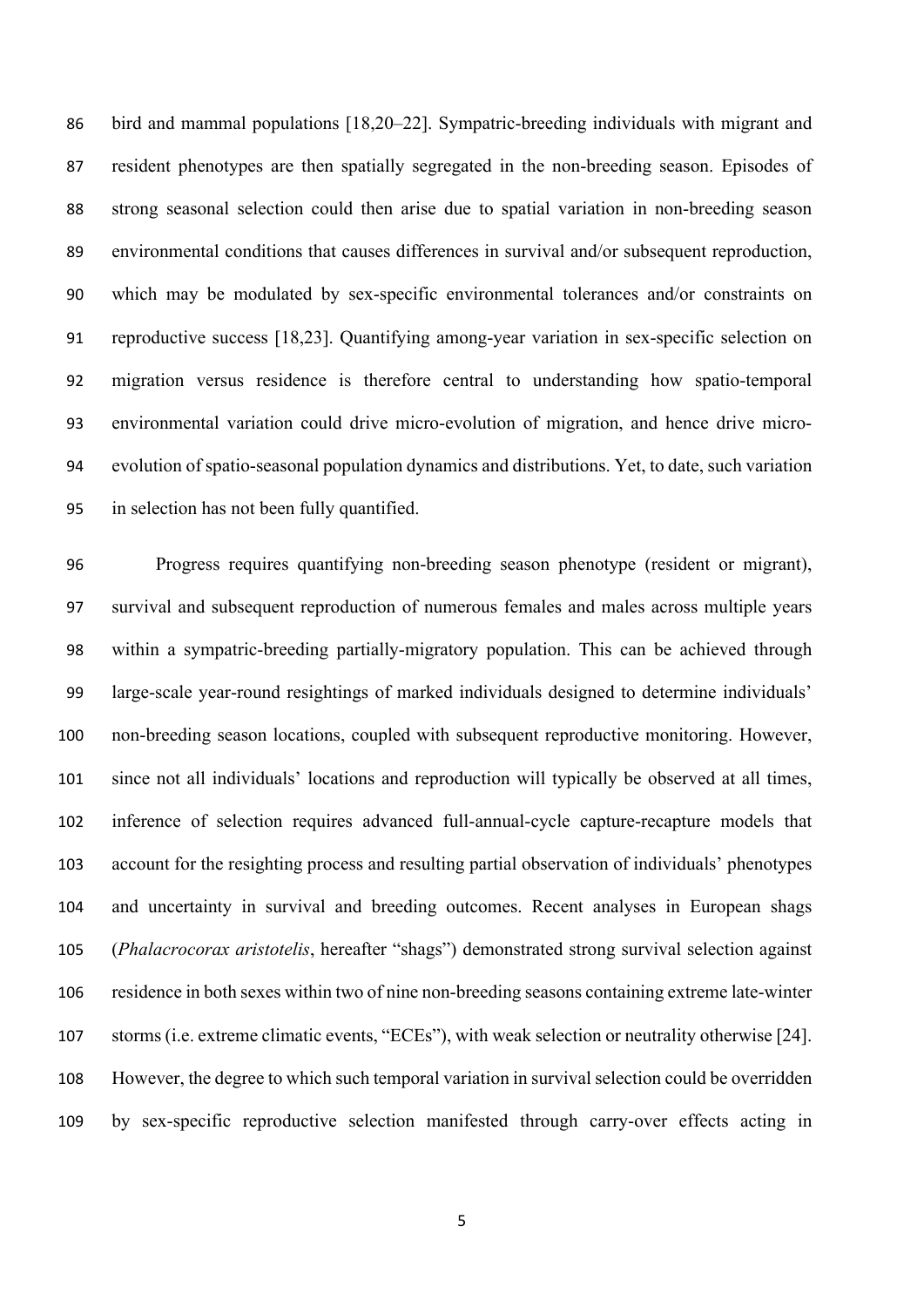subsequent breeding seasons, potentially generating overall fluctuating selection, has not been quantified.

 Accordingly, we fitted multi-event capture-recapture models to year-round resightings and breeding success data from adult shags to jointly estimate annual sex-specific reproductive selection alongside survival selection. We then combined these estimates to quantify among- year variation in overall selection on migration versus residence through annual adult contribution to population growth, explicitly tested for fluctuating selection, and examined whether variation and fluctuations were broadly synchronised across females and males. We thereby quantify how components of seasonal selection, including selective episodes associated with ECEs, can drive strong fluctuating and/or sex-specific selection on a key phenotypic trait that shapes spatio-seasonal population dynamics.

#### **Methods**

### *Study system and data collection*

 The focal shag population breeds on the Isle of May ("IoM") National Nature Reserve, Scotland (56°11′N, 2°33′W). These shags are typically socially monogamous, rearing a single brood per year with biparental care (Electronic Supplementary Material, "ESM", S1). Since 1997, >17000 chicks (ca. 80% of all those hatched) and >900 additional adult recruits have been ringed with uniquely-coded colour rings (field-readable to 150m with a telescope), generating a breeding population of individually-marked adults. During ten breeding seasons (April-July 2009-2018, "summers") virtually all nest sites on IoM were monitored through frequent, systematic checks (ESM S1). Colour-ringed nest owners were systematically identified and hence classified as breeders, and sexed through vocalizations and/or genotyping. 133 For active nests (mean 533 year<sup>-1</sup>, range 388-821), and hence their associated owners, breeding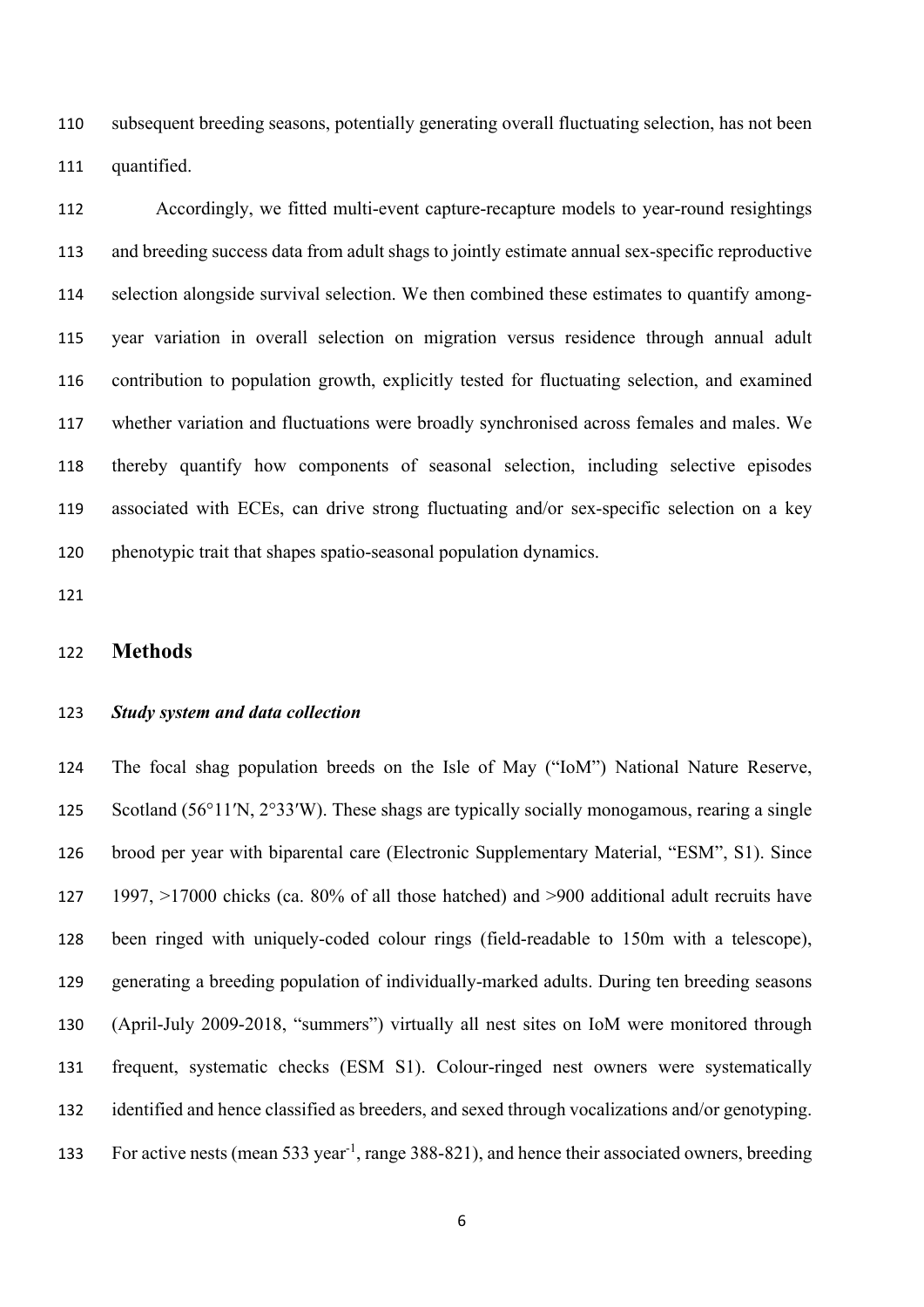success was recorded as the number of chicks fledged (0–4), or recorded as unknown in cases 135 with uncertain success ( $\sim$ 1% of nests; ESM S1). In addition, regular ( $\sim$ 3 week<sup>-1</sup>) resighting surveys at roost sites on IoM were undertaken to identify ringed adults that apparently did not attempt breeding or could have failed early (hereafter early-failed/non-breeders). These individuals were assigned breeding success of 0 fledglings, affecting 2–18% of all resighted adult females and 1–30% of males (means 5%, ESM S1). Due to the intensive ringing, comprehensive nest monitoring and high overall breeding season resighting probability (mean 0.95 during 2010–2018; range 0.90–0.98; [24]), annual breeding success was assigned for a very high proportion of the total adult population. Ringing and nest monitoring were licensed by British Trust for Ornithology and NatureScot.

 Because shags have partially wettable plumage and hence must return to shore every day to dry, ringed individuals can be resighted at coastal locations throughout the non-breeding season ("winter"). Hence, throughout each winter (September–February) during 2009–2018, major roost sites on IoM and across the known winter range of migrant IoM shags (eastern and northern Scotland) were surveyed approximately every two weeks and resightings of colour- ringed individuals recorded (ESM S1, [24,25]). Since breeding dispersal from IoM is very rare [24,26], these winter surveys allowed individuals to be directly classified as residents when resighted on IoM, and as migrants when resighted elsewhere. These resightings also effectively inform on true survival, with virtually no confounding permanent emigration.

#### *Model design*

 To estimate survival and reproductive selection on migration versus residence, we devised a discrete-time multi-event capture-recapture model that considers hidden transitions between individual states and imperfect observation of these states. States are defined as locations (i.e. residence on IoM, versus migratory areas elsewhere; ESM S1), and breeding outcomes (i.e.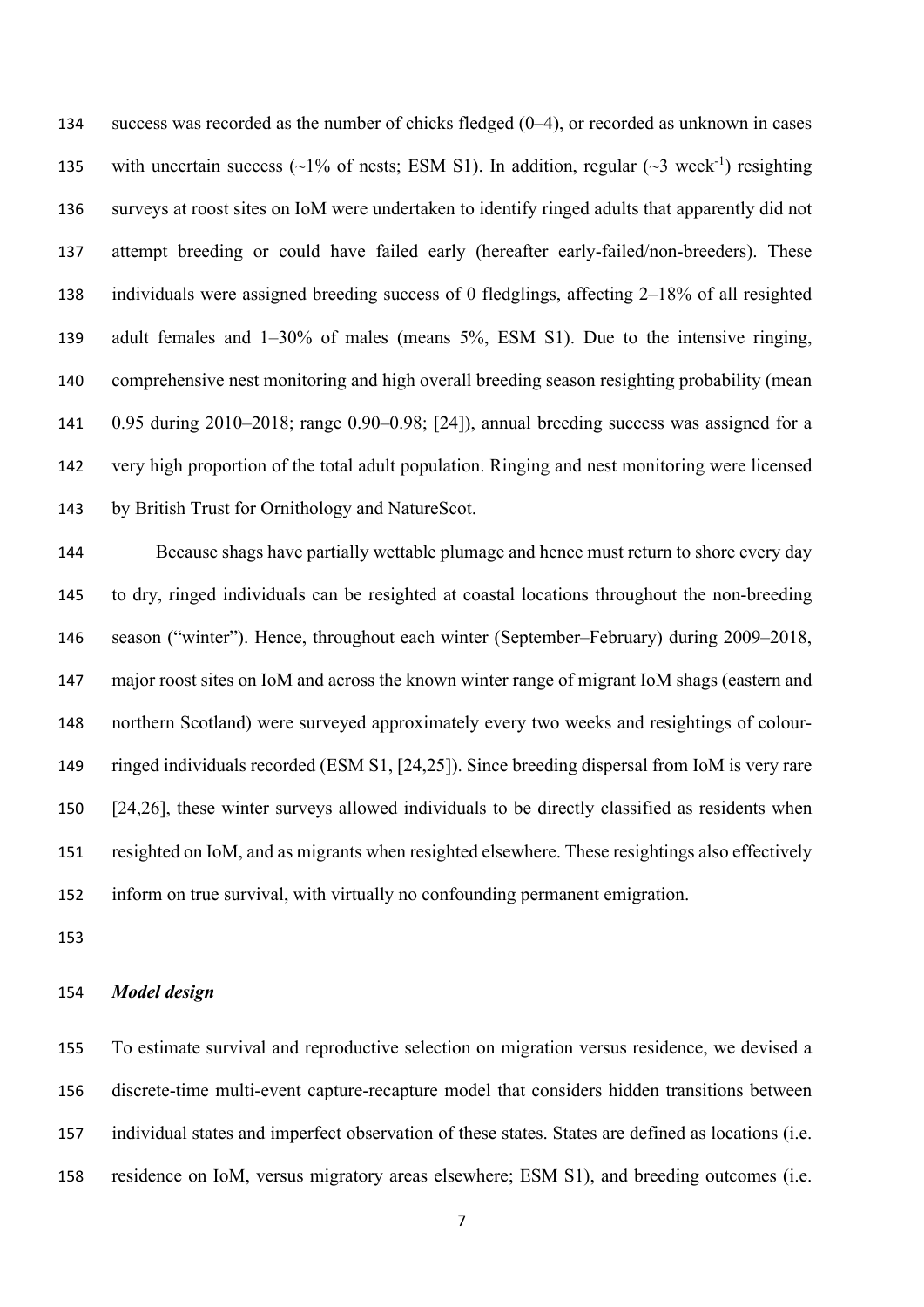breeding status and number of fledglings). The state transition process thus represents seasonal movement and survival, and subsequent breeding success. The observation process represents spatially and temporally varying resighting effort, and uncertainty in breeding success assessment. The model thereby allows robust probabilistic inference on the (partially- observed) full-annual-cycle sequence of individual phenotypes (migrant or resident), and hence migration-dependent survival and breeding success (i.e. survival and reproductive selection; Fig. 1a).

 To maximise use of available year-round resighting data to make probabilistic inference on individuals' winter locations, and hence phenotypes and resulting selection, we divided each annual cycle (*y*; one breeding season to the next) into five capture-resighting occasions (*o*), comprising the breeding season and four subsequent winter occasions (Fig. 1a; ESM S1, [24]). In each breeding season, new adults enter the dataset and all alive individuals are assumed to be in the residency area (on IoM). Through the four subsequent winter occasions (Fig. 1a), alive individuals can be in the residency area or a migratory area (corresponding to resident and migrant states). At each occasion, alive individuals can be seen where they are located or not seen, according to occasion- and location-dependent resighting probability (*p*)*.* To model spatial heterogeneity in the observation process, we defined multiple migrant states, including a "ghost area" encompassing sites with no resighting effort (i.e. an unobservable state with *p*=0, ESM S1; [24]). Between occasions, survival probability (*ϕ*) is sex, time- (i.e. occasion by year) and migration-dependent (i.e. all migrants versus residents). Individuals can move between residency and migratory areas, according to probabilities of departing from residency (*ε*), moving to a particular migratory area conditional on departure (*δ*), returning from a migratory area to the residency area (*ω*), and switching between migratory areas conditional on not returning (*σ*; [24]). The model was parameterised with interacting sex-, location-, and time-dependence in movement and resighting probabilities. However, σ was set constant across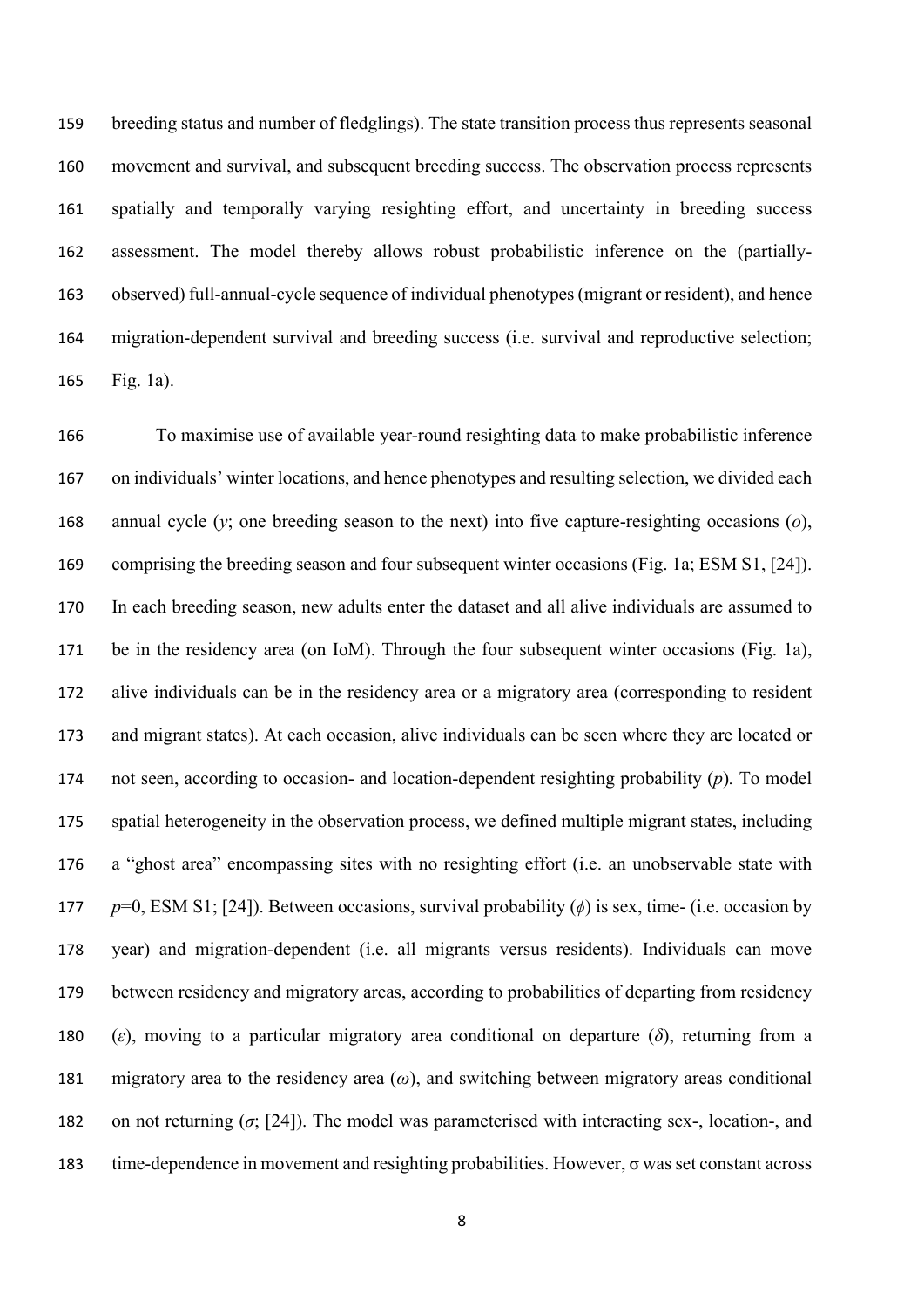locations and time, because switching between migratory areas between winter occasions was rarely observed [24]. Since the data did not suggest any major sex bias in migrants' destinations, *δ* and *σ* were modelled as sex-independent. Since an individual cannot be a migrant during the breeding season, parameters were constrained such that individuals can only move from or remain in the residency area between occasion 1 (breeding season) and 2 (first winter occasion), and can only move to or remain in the residency area between occasion 5 (late-winter occasion) and 1 (Fig. 1a). Full details of non-breeding season model structure and parameterisation are in [24].

 In each breeding season (occasion *o*=1), adults that survived the previous winter transition to one of six possible breeding states conditional on whether they were resident or migrant in the preceding late-winter occasion (*o*=5; Fig. 1b). Specifically, individuals first 195 become breeders  $(B)$ , or conversely transition to the early-failed/non-breeder state  $(B)$  according to migration-dependent breedingprobability *ζ.* Breeders then produce *n* fledglings (0≤*n*≤4) and thus transition to the corresponding states (B*n*), following the migration-dependent set of nest outcome probabilities  $\chi_n$  (with  $\sum_{n=0}^{4} \chi_n = 1$ ; Fig. 1b). The model was parameterised with interacting migration- and year-dependence in *ζ* and *χn*. Because there are as yet no capture-recapture methods allowing breeding outcome to be modelled as a joint state for two paired individuals, breeding outcome was modelled for one sex at a time (hereafter 'focal sex') and hence treated as independent from the other sex. Corresponding observation events for focal sex individuals are resighted as early-failed/non-breeder (B), resighted as breeder with success of *n* fledglings (B*n*) or unknown success (B*?*), or not resighted (Ø) (Fig. 1b). We assume 205 that, since nests are exhaustively monitored (ESM S1), all breeders are resighted (i.e.  $p_B=1$  for each breeder state). Breeder states are consequently either recorded with certainty or unknown (i.e. a breeder that produced *n* fledglings can only have observation event B*<sup>n</sup>* or B*?*), following state-dependent assignment probability *αBn* (Fig. 1b). However, early-failed/non-breeders can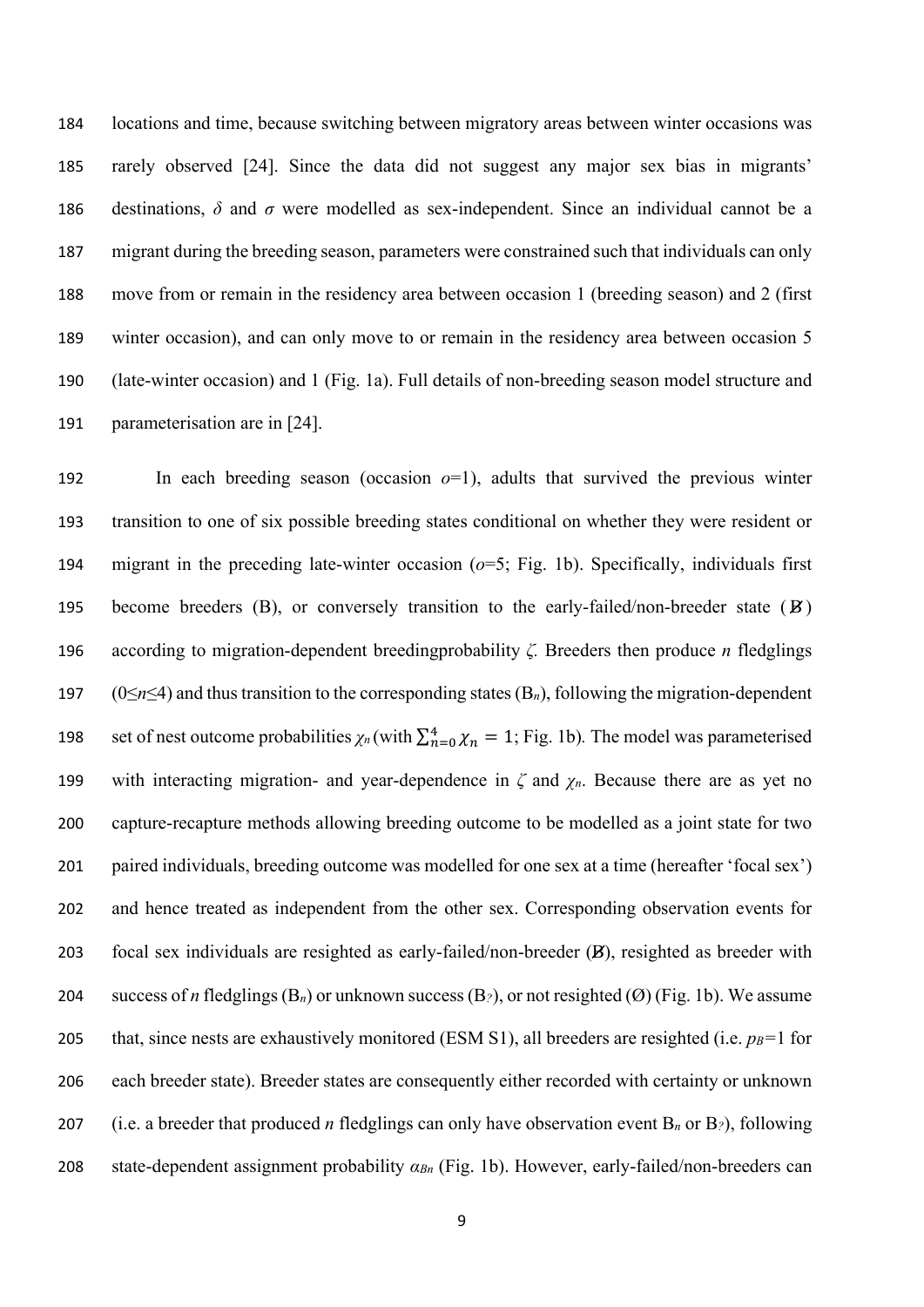209 be resighted or not, with resighting probability  $p_B$ . All surviving non-focal sex individuals transition into a single live state unlinked to reproduction, and are resighted with probability *p* [24]. However, winter observations of non-focal sex individuals inform movement parameters of both sexes, and therefore improve precision and accuracy of estimates for the focal sex.

#### *Data*

 We used 42322 year-round resightings to compile individual capture-resighting histories (i.e. sequences of observation events) of 2147 known-sex adult shags that bred on IoM at least once during 2009–2017 (19011 resightings of 1108 females; 23311 resightings of 1039 males). Each individual was first assigned to the residency area in the summer of its first observed breeding attempt during 2009-2017, then assigned as observed in an area or unobserved in each subsequent occasion, with a specific breeding observation in summer (ESM S1).

 Breeding season events comprised 2569 and 3004 direct observations of breeding success (and 31 and 25 unknown success) for females and males respectively. Success of each individual's first observed breeding attempt during 2009-2017 is excluded from current analyses. This is because previous winter location (and hence migrant versus resident state) cannot be inferred for individuals that entered the dataset in summer 2009 (before winter resightings started; 340 females, 382 males), or were ringed as breeding adults during 2010- 227 2017 (187 females, 127 males). Other individuals originally ringed as chicks entered the dataset at recruitment, typically aged three years (563 females, 508 males). However, individual pre- recruitment histories cannot be included without further assumptions, model developments, and data regarding natal dispersal and recruitment processes. Since first breeding attempts were necessarily excluded, we did not aim to test general hypotheses regarding age-specific breeding success. Accordingly, we retained individuals of known and unknown ages (ringed as chicks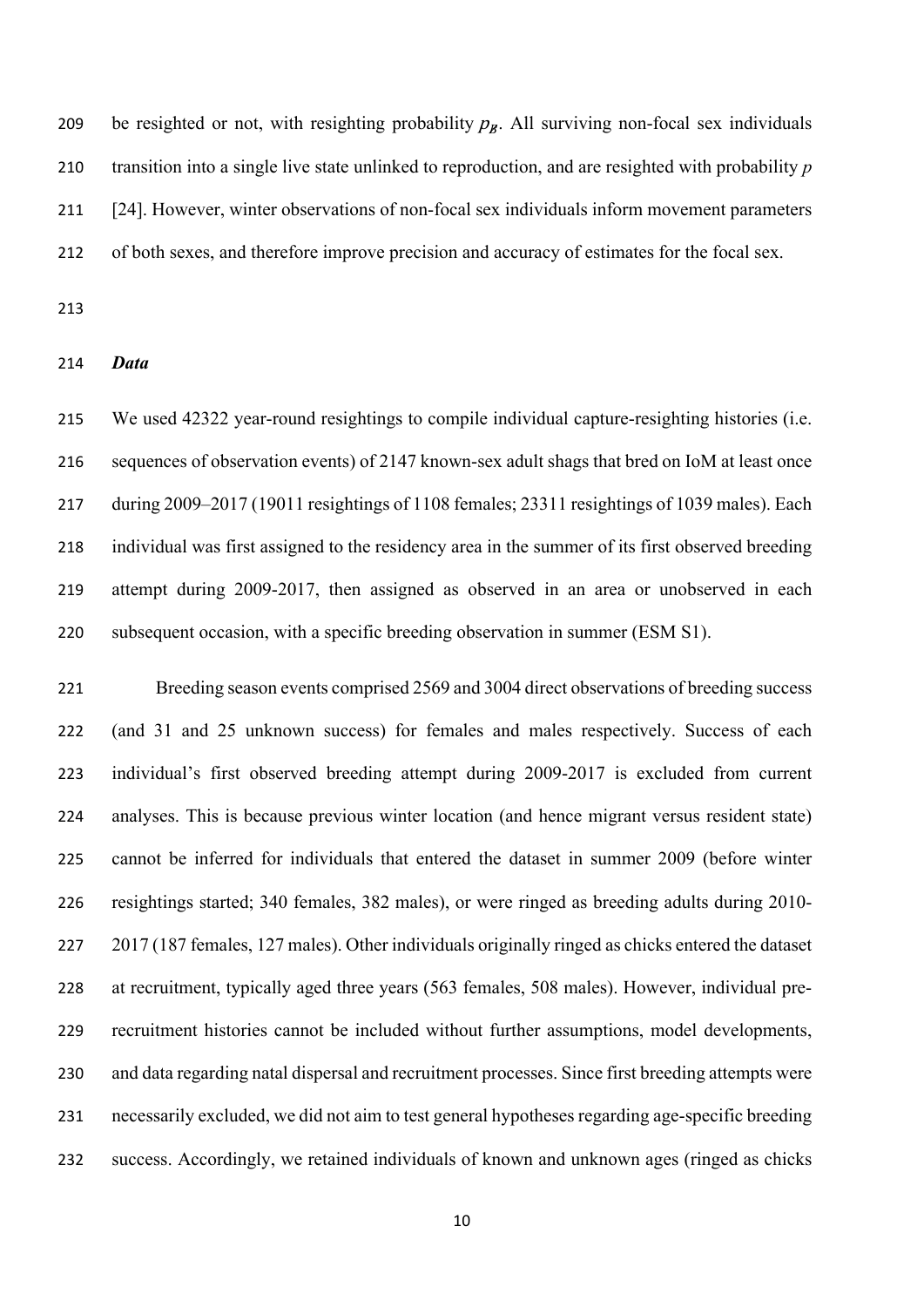and adults respectively) in the data. However, to confirm that estimated differences in breeding success between residents and migrants, and hence apparent reproductive selection, were not simply due to correlated effects of age (e.g. if younger individuals were independently likely to migrate and to have low breeding success) we fitted further multi-event models that included basic age structure in transitions to breeding state (ESM S6).

### *Model analyses*

 The model was built and analysed using Stan, a Bayesian probabilistic programming language using Hamiltonian Monte Carlo, with package rstan [27] in R v3.6.3 (code in ESM S2; [28]). Objective ("uninformative") uniform priors were used for all parameters (ESM S2). Posterior predictive checks showed no major discrepancies between the data and posterior predictions, implying good model fit (ESM S3). Complete details on posterior samples, including for elementary model parameters, are in ESM S5 and [48].

 We derived posterior distributions for compound quantities of biological interest that are not elementary parameters, thus synthesising key effects while propagating associated uncertainty. Annual survival probability (*Φ*s) for possible phenotypic sequences ('*s'*) of seasonal residence versus migration through the annual cycle (Fig. 1a) was calculated as the 250 product of survival probabilities of focal migratory phenotypes  $\pi$  (R or M) across the five successive occasions within each year (*ϕπ,o*). For current purposes we focused on two stereotypical and biologically relevant sequences: "full-winter migration" (leaving the residency area by September and returning next breeding season, *s*=R-M-M-M-M, hence *Φ*RMMMM,*y*=*ϕ*R,1*ϕ*M,2*ϕ*M,3*ϕ*M,4*ϕ*M,5), and "full-winter residence" (*s*=R-R-R-R-R, *Φ*RRRRR,*y*=*ϕ*R,1*ϕ*R,2*ϕ*R,3*ϕ*R,4*ϕ*R,5). Model estimates show that these sequences are the two most frequently realised: across 2009–2018, the posterior mean of the probability of full-winter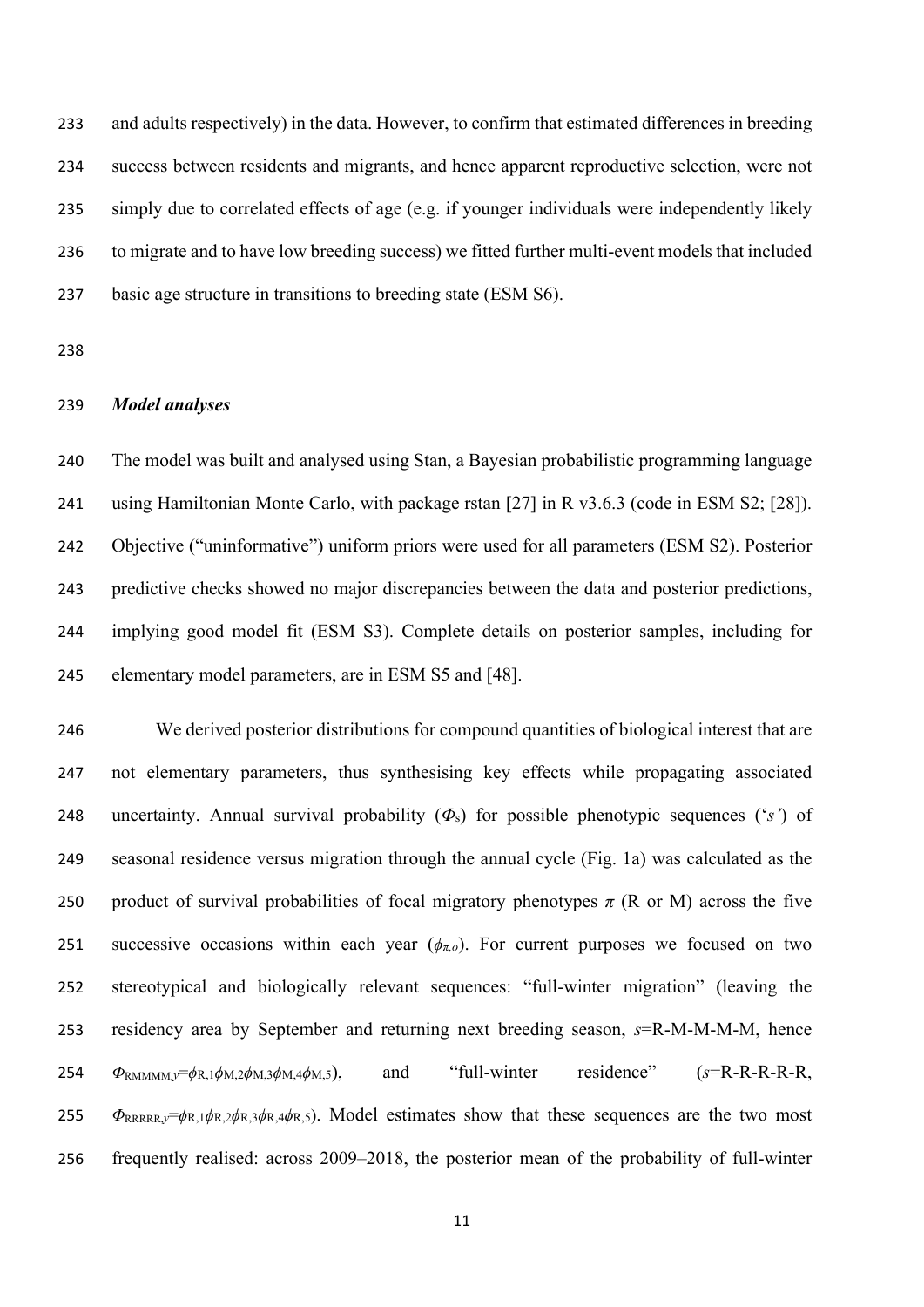residence ranged from ca. 20–50% (grand mean 30%) and full winter migration from ca. 10– 30% (grand mean 20%; [24]). Each alternative path was unlikely: grand mean range 0-7% [24]. The two stereotypical sequences also capture key biological variation because major differences in *Φ*<sup>s</sup> among sequences are driven primarily by late-winter survival; all sequences ending as migrant (or resident) in late-winter occasion have similar survival probabilities [24]. Based on model estimates across years, approximately 35-75% of individuals were residents in the late-winter occasion (grand mean 60%) while 25–65% of individuals were migrants (grand mean 40%). There was no strong sex bias in the proportion of migrants, or hence of sexual dimorphism in late-winter location (female-male difference ranged -0.18–0.07, grand mean -0.04; [24]).

 To summarize the distribution of breeding success across all focal sex individuals (including defined breeders and early-failed/non-breeders) dependent on residence or migration in late-winter occasion, we derived the expected number of fledglings per individual 270 (hereafter 'expected breeding success',  $E(BS_{\pi})$  where  $\pi$  denotes resident or migrant phenotype): effectively  $E(BS_{\pi}) = \sum_{n=1}^{4} \zeta_n \chi_{\pi,n} n$  (ESM S5). Underlying full probability distributions of breeding outcomes are summarised in ESM S5.

 We computed annual fitness as the expected contribution to population growth (E(*C*s)) of adult residents and migrants encompassing survival probability from year *y* to *y+1* followed 275 by breeding success in year  $y+1$ , for a given annual phenotypic sequence *s* ending with 276 phenotype *π*, such that  $E(C_s) = \Phi_s(1+\frac{1}{2}E(BS_\pi))$ . This measure represents the expected direct contribution of an adult alive following a given breeding season to the population immediately following the next breeding season (i.e. a post-breeding census), conditional on being resident or migrant. It comprises the expected contribution of an individual itself and half its expected number of offspring (given that all offspring have two parents), both conditional on annual survival. It is broadly analogous to the pre-breeding census formulation utilised elsewhere [14].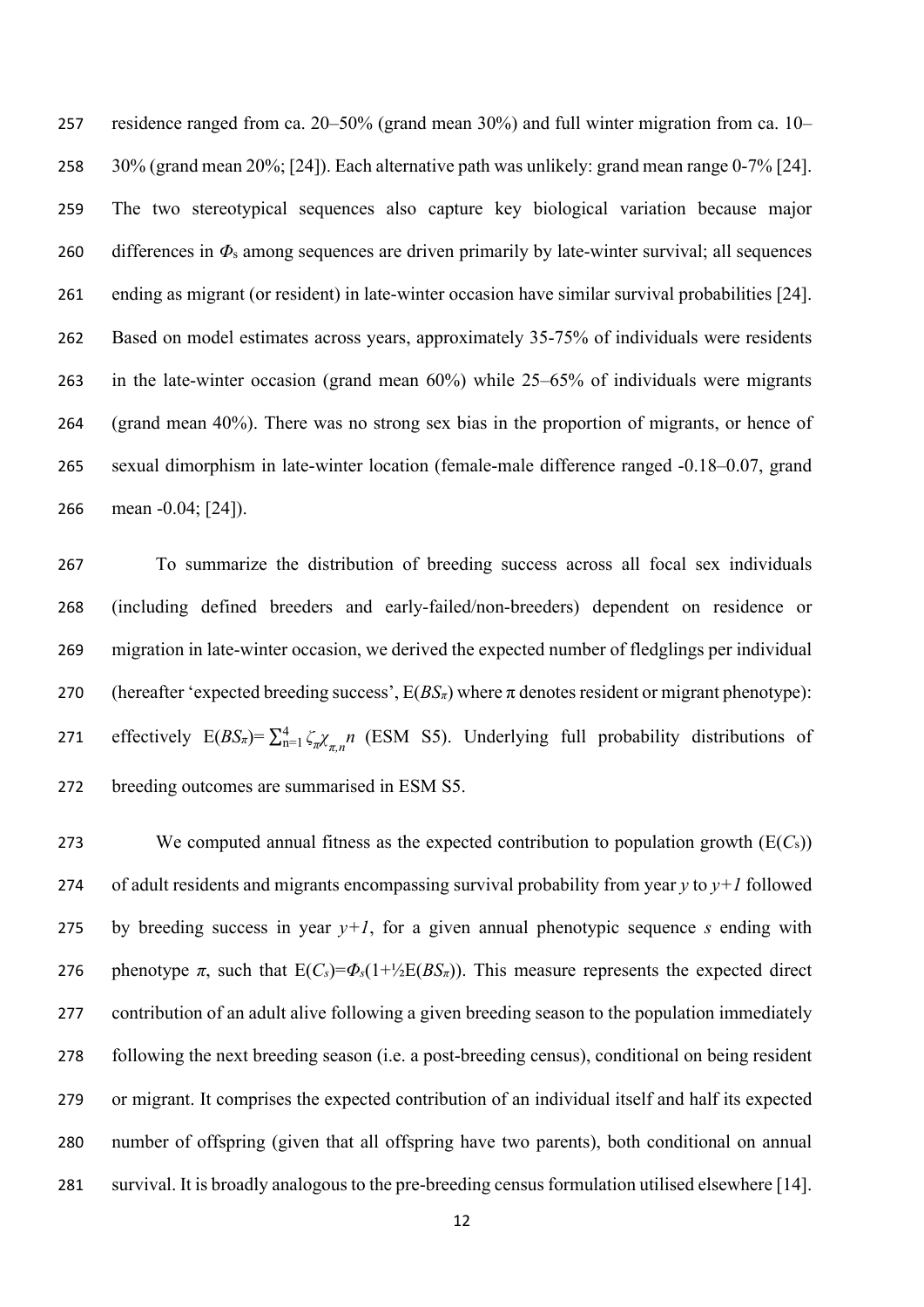To quantify sex-specific selection on residence versus migration, we computed full posterior 283 distributions of the differences ( $\Delta$ ) in  $\Phi_s$ ,  $E(BS_\pi)$  and  $E(C_s)$  between residents and migrants within each sex and year. We assessed evidence for each difference through the posterior 285 probability that it was positive ( $Pr(\Delta > 0)$ ).  $Pr(\Delta > 0)$  values close to 1 or 0 indicate substantial evidence for positive or negative differences respectively (and hence for selection in one direction or the other), while values close to 0.5 indicate no clear evidence for selection in either direction. To explicitly test for variation in components of selection between sexes and 289 years, we computed the difference in the resident-migrant difference ( $\Delta_{\Delta}$ , and corresponding 290 Pr( $\Delta\Delta$ >0)) between females and males within each year, and between every pair of years within each sex (ESM S4). Because ordering of years within pairwise comparisons and resulting directionality is arbitrary when summarising across several comparisons, we report 293 values as the distance from the [0,1] boundaries rather than as the absolute values (Pr( $\Delta\Delta$ )'; ESM S4). Accordingly, Pr(∆∆)' values close to 0 indicate substantial evidence for a difference in selection between two focal years (in a given direction), while values close to 0.5 indicate no clear evidence in either direction. These measures of differences in selection combine differences in magnitude and direction. To explicitly test for fluctuating selection (i.e. differences in direction), we calculated the posterior probability of a sign change in selection between every pair of years within each sex (ESM S4; [4]). Pr(∆∆±) values close to 1 indicate strong evidence that selection acted in opposite directions between two focal years, whereas values close to 0 indicate no evidence that selection differed in direction.

**Results**

#### *Annual survival selection*

 Estimated annual adult survival probabilities (*Φs*) were notably lower in 2012-13, 2013-14 and 2017-18 than in the other six study years (Fig. 2). There were clear episodes of strong survival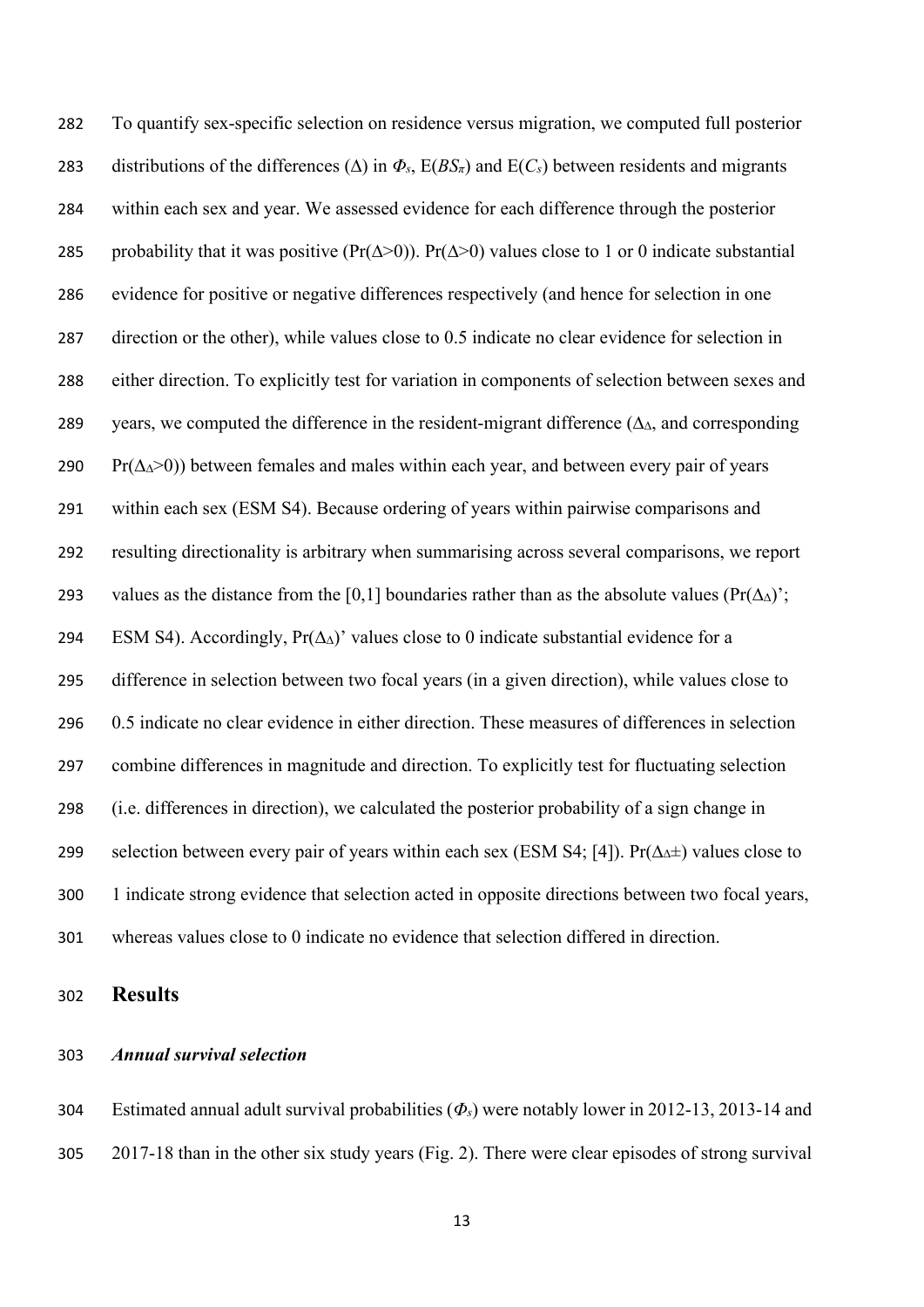selection against full-winter residence in two of these years (2012-13 and 2017-18; Fig. 2). Here, *Φ<sup>s</sup>* was approximately 0.2 higher for full-winter migrants than residents in both sexes (Fig. 2; ESM S5). These episodes of mortality and survival selection were previously noted to coincide with late-winter ECEs comprising severe storms [24].

310 In contrast, there was no evidence of substantial differences in  $\Phi_s$  between migrants and 311 residents, or hence of survival selection, in the other seven years (Fig. 2; grand mean  $\Delta$  was 0.00 in females and 0.02 in males; ESM S5). Survival selection in 2012-13 and 2017-18 exceeded that in the other years in both sexes (Fig. 2), as confirmed by pairwise comparisons (Pr(∆∆)' was <0.03 and <0.11 for 2012-13 and <0.01 and <0.12 for 2017-18, in females and males respectively; ESM S5). Further, survival selection in 2012-13 did not differ from that in 2017-18 (Pr(∆∆)' was 0.45 in females and 0.20 in males; ESM S5). There were no marked differences in selection among the other seven years, except for some evidence that selection against resident males differed between 2015-16 and other years apart from 2009-10 and 2010- 319 11 (Fig. 2, Pr( $\Delta_{\Delta}$ )' ranged 0.05–0.09; ESM S5).

 There was no evidence of strong or consistent sex-specific survival selection in any year (Fig. 2; Pr(∆∆>0) ranged 0.11–0.81 across years; ESM S5). Hence, overall, there was strong among-year variation in survival selection, driven by two extreme years with low survival and strong selection against residents in both sexes. However, there was little definitive evidence of fluctuating survival selection, defined as sign changes, in either sex (Pr(∆∆±) ranged 0.04– 0.80 in females and 0.04–0.89 in males across all pairs of years; ESM S5).

### *Reproductive selection*

 Expected breeding success (E(*BSπ*)) varied substantially among years, and there was evidence of strong reproductive selection against late-winter migrants in multiple years (Fig. 3, recall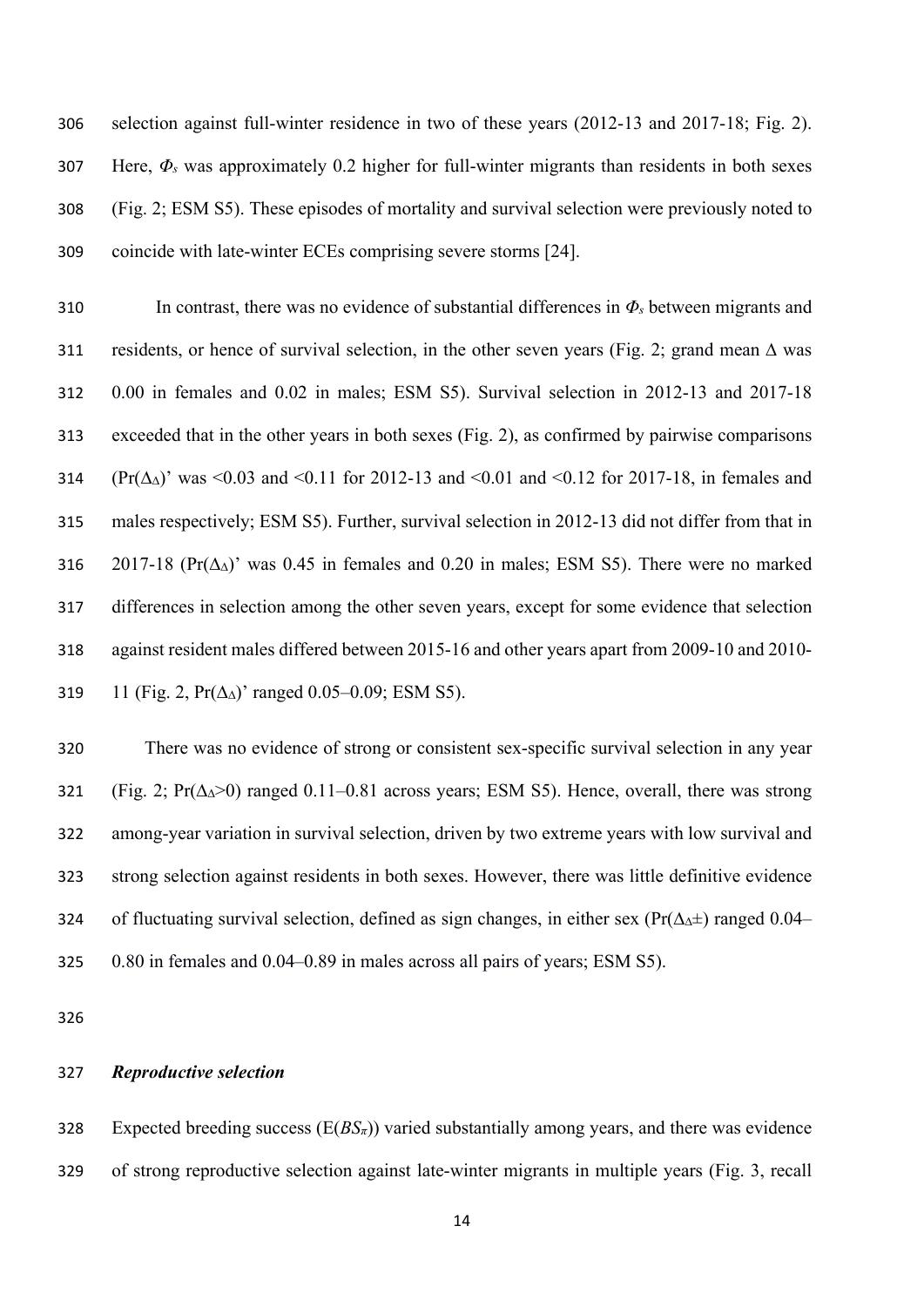330 that for  $E(BS_{\pi})$ , phenotype  $\pi$  reflects location in late-winter occasion  $o=5$ ; Figure 1). Specifically, there was strong evidence of selection against migrants in both sexes in 2011, 2012 and 2014, and in females in 2016. For these years, posterior means of ∆ ranged 0.26–0.64 and 0.28–0.45 fledglings in females and males respectively (Fig. 3, ESM S5).

 Evidence of reproductive selection was weaker in other years, but estimated effects were typically in the same direction (i.e. against late-winter migrants, Fig. 3). However, there was weak evidence for reversed selection (i.e. against late-winter residents) in females in 2013 and 2018 (Fig. 3; ESM S5), which are the two years that also showed strong survival selection against residence (Fig. 2). Consequently, pairwise comparisons confirmed that reproductive selection varied among years in females. In particular, there was strong evidence that selection was different in 2013 and 2018 compared to other years (Fig. 3; Pr(∆∆)' ranged 0.00–0.14 and 0.01–0.26 respectively; ESM S5), but not to each other (Pr(∆∆)'=0.37). Among the other seven years, there was some evidence that selection was different in 2011 and 2012 compared to later 343 years (Pr( $\Delta_{\Delta}$ )' ranged 0.05–0.26), but not otherwise (Pr( $\Delta_{\Delta}$ )' ranged 0.22–0.45). However, there was only weak evidence of fluctuating reproductive selection in females; Pr(∆∆±) ranged 0.72–0.82 when comparing 2013 with other years excluding 2017 and 2018, but ranged 0.01– 0.64 otherwise (Fig. 3; ESM S5).

 Evidence of among-year variation in reproductive selection was weaker in males. Here, selection against migrants differed between 2012 and later years (Fig. 3; apart from 2014, Pr(∆∆)' ranged 0.07–0.10; ESM S5), but did not differ between any other years (Pr(∆∆)' ranged 0.14–0.48; ESM S5). There was consequently no strong evidence of fluctuating reproductive selection in males (Pr(∆∆±) ranged 0.04–0.51). Finally, even though there was stronger evidence of among-year variation in reproductive selection in females than males, there was no strong evidence of sex-specific reproductive selection on residence versus migration in any year (Fig. 3, Pr(∆∆>0) ranged 0.13–0.91; ESM S5).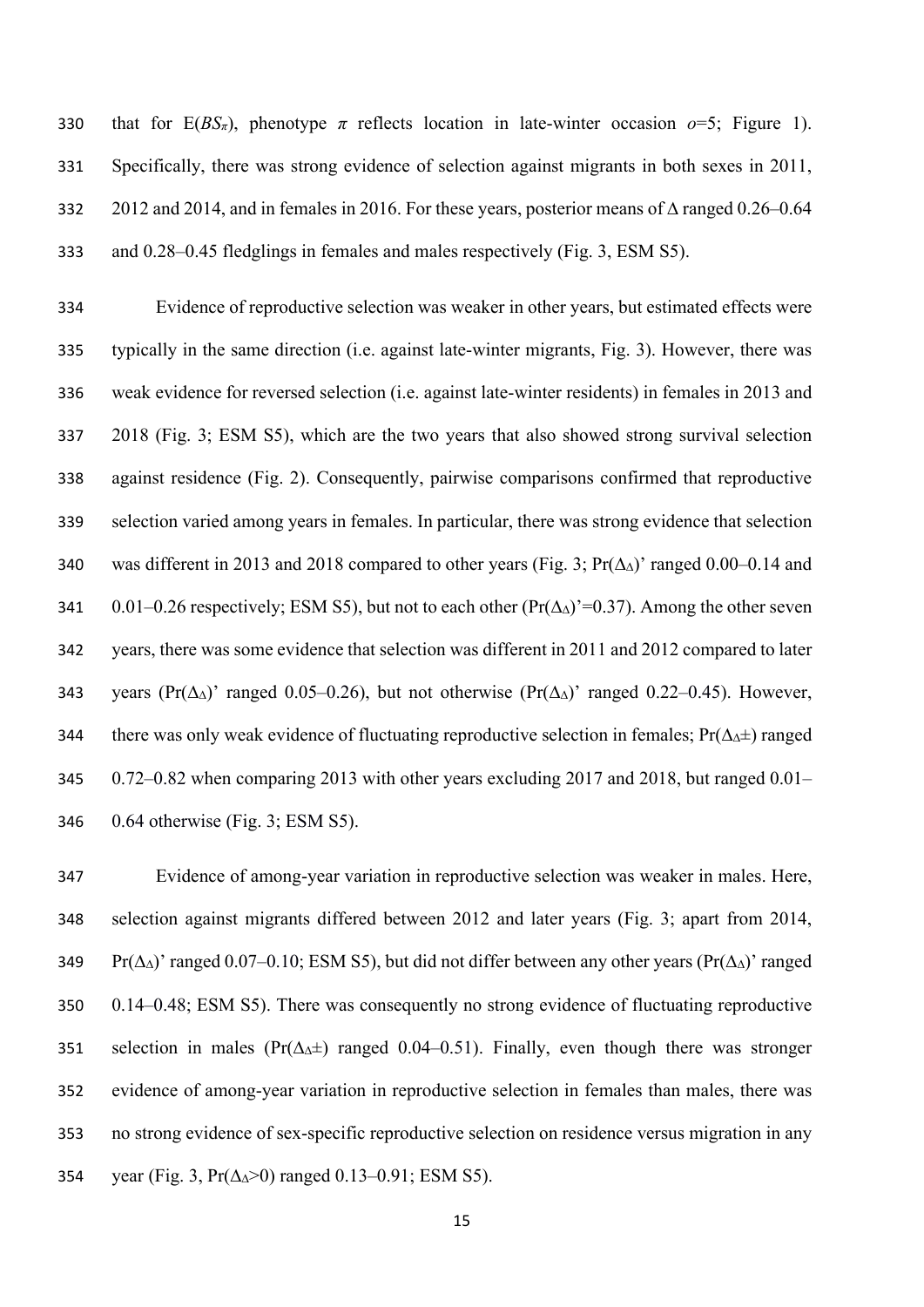## *Selection through annual fitness*

 Analyses of the composite measure of annual fitness (E(*Cs*)) showed clear evidence of episodes of strong fluctuating selection on full-year residence versus migration (Fig. 4). Specifically, there was strong evidence of sign changes in selection in 2012-13 and 2017-18 compared to several other years: 2009-2010, 2010-2011 and 2011-12 in females, and 2011-12 and 2013-14 361 in males ((Pr( $\Delta_{\Delta}$ ±) for these pairwise years ranged 0.92–0.99 in females and 0.94–1.00 in males; ESM S5). However, 2012-13 and 2017-18 did not differ from each other (Pr(∆∆±) was 0.01 in both sexes; ESM S5). There was no strong evidence of sex-specific overall selection on residence versus migration within any year (Pr(∆∆>0) ranged 0.22–0.89; Fig. 3; ESM S5). Variation and fluctuations in selection were consequently broadly synchronised across both sexes.

 The fluctuations were caused by the underlying episodes of strongly opposing survival and reproductive selection that occurred in different years. Specifically, E(*Cs*) was substantially higher in migrants than residents in both sexes in the two years with strong survival selection (2012-13 and 2017-18; Fig. 4; ESM S5). Conversely, E(*Cs*) was substantially higher in residents than migrants in years with strong reproductive selection, most notably in 2009-10 to 2011-12 and 2015-16 in females and in 2011-12, 2013-14 and 2014-15 in males (∆ ranged 0.15–0.34 and 0.15-0.32 in females and males respectively; Fig. 4; ESM S5).

# **Discussion**

 Eco-evolutionary dynamics will partly depend on the magnitude and between-sex synchrony of temporal variation in the strength and direction of selection on key ecologically-relevant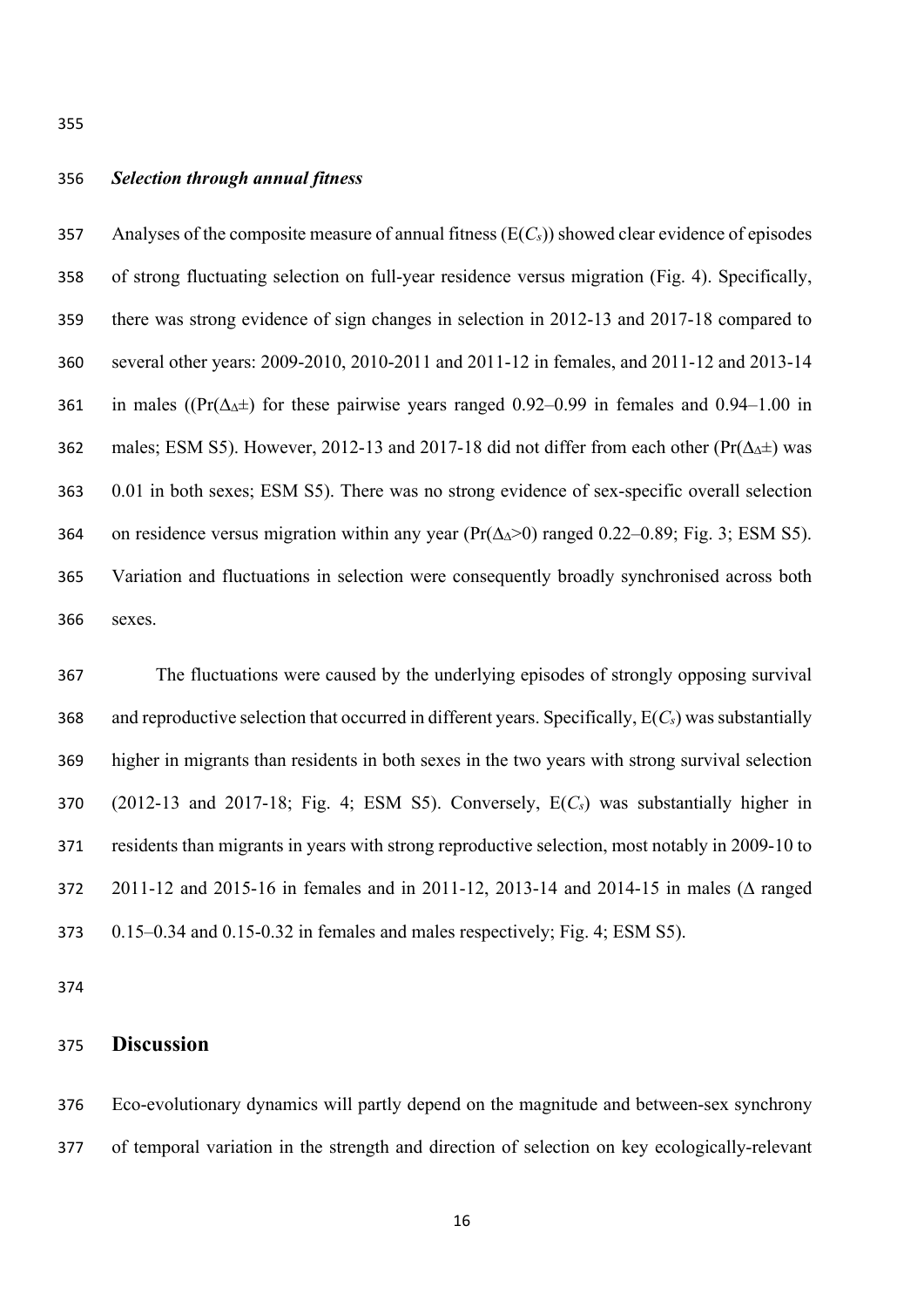traits that shape spatio-temporal population dynamics. We demonstrate episodes of strong, and strongly fluctuating, selection on one such key trait, seasonal migration versus residence, through annual fitness in adult European shags (Fig. 4). Fluctuations were broadly synchronised across males and females, and arose because strong reproductive selection against migration in several years contrasted with episodes of strong survival selection against residence in two other years, coupled with weakened reproductive selection in the subsequent summers (Figs 2 & 3). While the underlying components of both survival and reproductive selection varied substantially among years, including episodes of approximate neutrality, neither fluctuated strongly (strictly defined as a change in direction). Other empirical studies testing for fluctuating selection commonly consider only one component or the other, or do not quantitatively combine them into a single annual fitness measure [e.g. 2,4,6]. Our analyses demonstrate the value of doing so, since the presence of overall strong fluctuating selection would not otherwise have been evident. Predictions regarding micro-evolutionary outcomes based on single-component estimates of selection might consequently be misleading.

 In our system, the two notable episodes of strong survival selection against residence were associated with ECEs that occurred during late winter in 2012-13 and 2017-18 [24]. Here, prolonged periods of strong onshore wind, rain or cold, which reduce foraging efficiency and incur high thermoregulatory costs in shags [29], primarily impacted the residency area, likely causing increased mortality in residents [24]. Location, and hence migrant versus resident phenotype, would then directly affect survival probability, constituting direct selection. However, because these phenotypes are only expressed during the non-breeding season, any reproductive selection against migration must constitute time-lagged indirect selection. This could reflect 'carry-over' effects, for example if an individual's migrant versus resident phenotype affects its condition and/or capability to acquire or retain a breeding site, which then affects its subsequent breeding success [30–32]. Reproductive selection against migrants was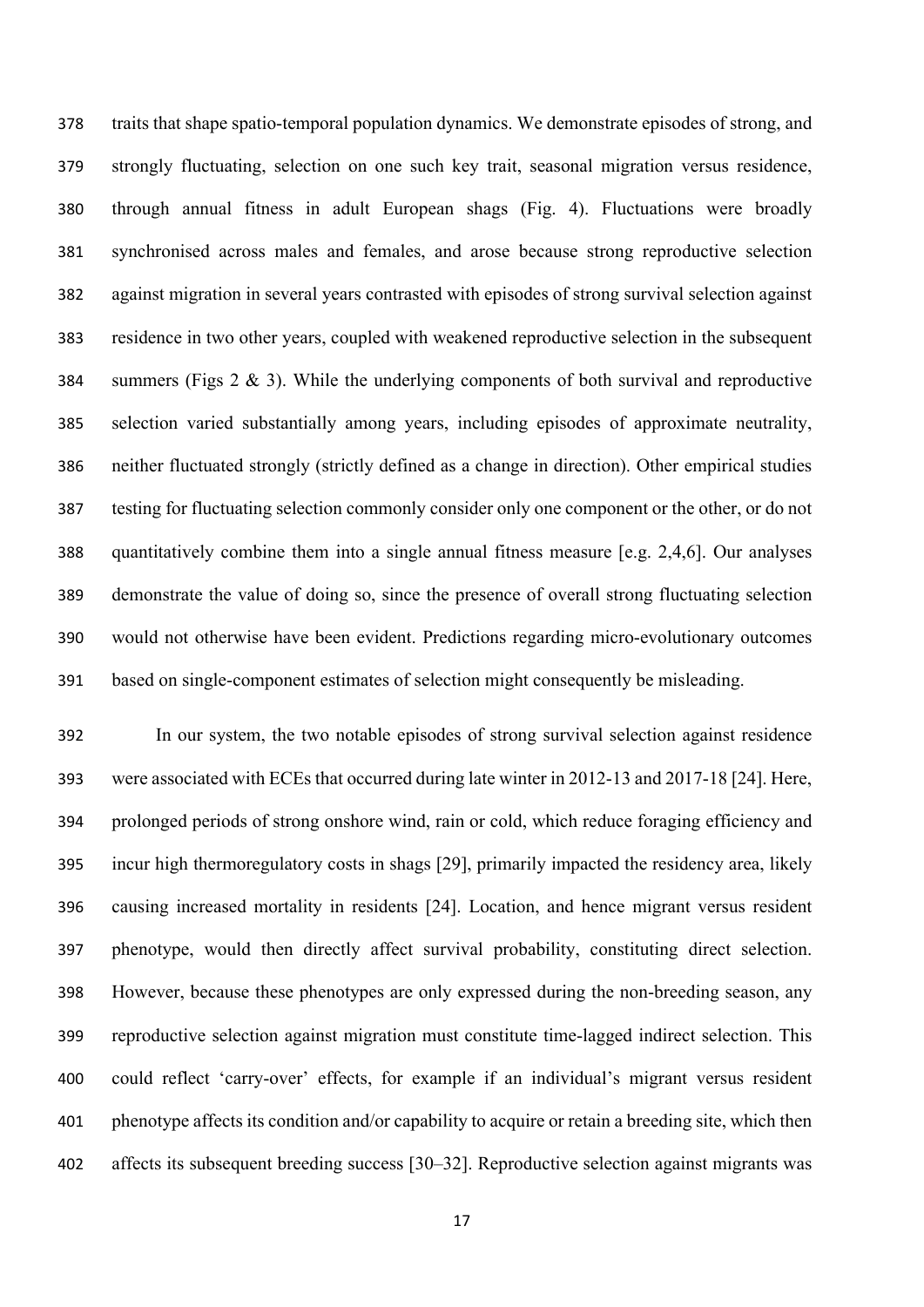also weakened, or perhaps even reversed in females, in the summers following the ECE winters (2013 and 2018), particularly in older individuals (ESM S6). Such patterns could arise if residents that survived through selective events were in poorer condition (e.g. due to poorer foraging conditions; [33]). This effect could be more pronounced in females, because females' foraging efficiency is more negatively impacted by strong winds than that of males [29]. Temporal variation in selection may therefore predominantly reflect underlying environmental conditions. However, formally demonstrating such links, and the intermediate physiological and/or behavioral mechanisms, is generally challenging and rarely achieved [2,7,8,34]. Our results set up valuable opportunities to attempt such analyses once longer timeseries, including multi-dimensional environmental data at appropriate spatio-temporal scales, can be assembled [24]. Nevertheless, our current results indicate that environmental variation including ECEs can generate major reversals of the direction of net selection in annual fitness, encompassing both direct and time-lagged indirect components. Depending on the frequency of ECEs, and on underlying environmental versus additive genetic (co)variances and forms of phenotypic plasticity, such fluctuations may contribute to maintaining additive genetic and phenotypic variation [3], yet alter the optimal genotype and phenotype and constrain rates of adaptive micro-evolution [35–37].

 Classic examples of strongly fluctuating selection on other traits in other systems have also been linked to extreme environmental variation. For example, drought-induced changes in food supply changed the direction of selection on beak morphology in Darwin's finches [38]. Seasonal migration versus residence is a good candidate trait for such effects because sympatric-breeding migrant versus resident phenotypes are, by definition, completely spatially segregated in the non-breeding season and hence subject to different environmental conditions. However, although studies across diverse taxa have now quantified differences in components of survival and/or reproduction between such residents and migrants [18,22], none have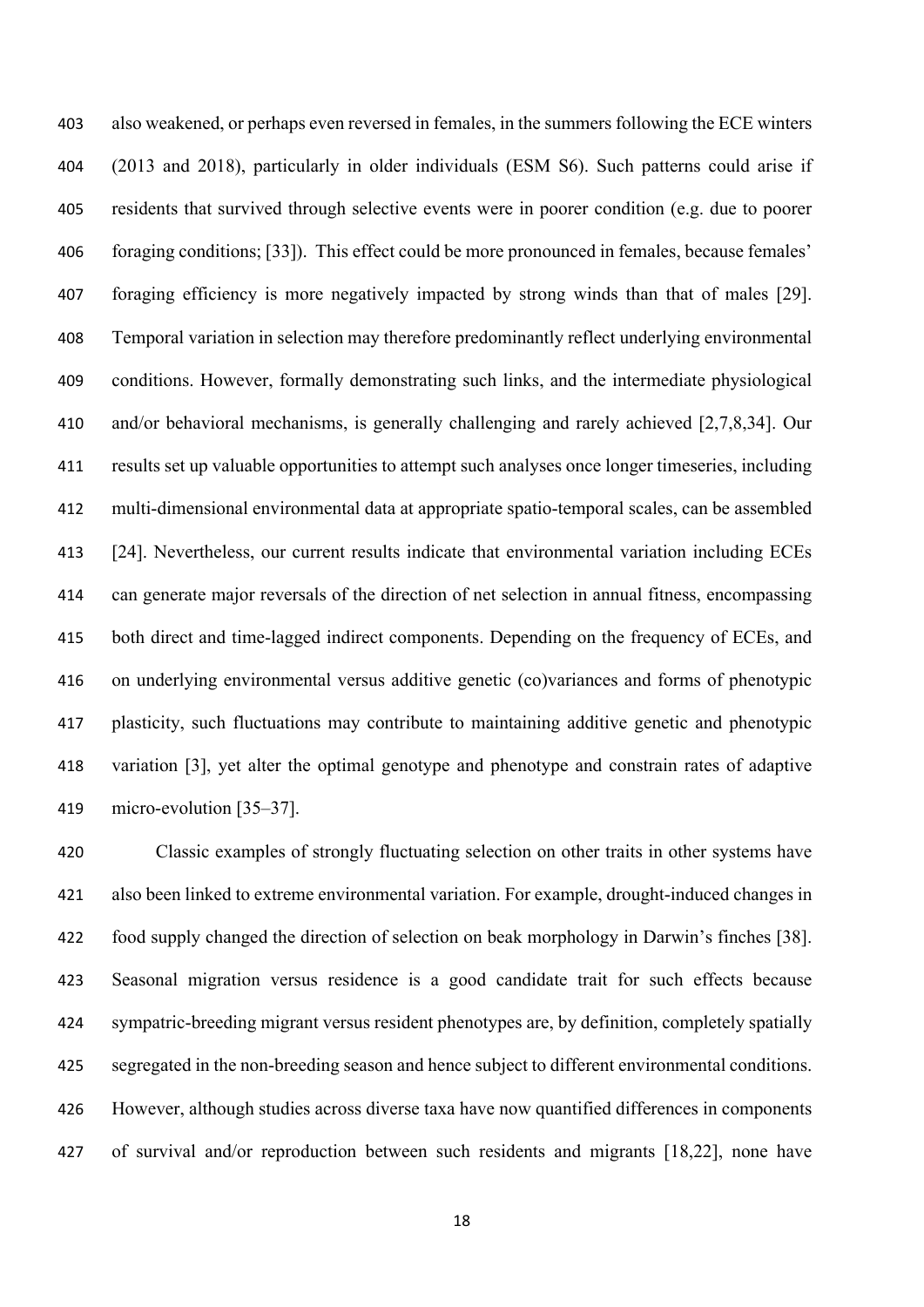explicitly quantified selection through composite measures of annual fitness. Further, some previous studies pooled data across years to generate sufficient sample sizes, precluding estimation of temporal variation in selection (e.g. elk (*Cervus elaphus*) [39], moose (*Alces alces*) [40], European blackbird (*Turdus merula*) [41]. Others showed little or no temporal variation and no strong evidence of fluctuating selection, albeit across few years and individuals (e.g. red-spotted newt (*Notophthalmus viridescens*) [23], skylark (*Alauda orvensis*) [42], pronghorn (*Antilocapra americana*) [43]). Our findings (which encompass the whole adult population) broadly concur with earlier analyses in the same study system, which used a subset of resighted individuals with known winter locations during 2009–2012 to show that resident shags had consistently higher breeding success than migrants (Fig. 3; [30]). Our longer time-series now shows temporal variation in selection in subsequent years. In general, very short timeframes are a common limitation across studies of variation and fluctuations in selection (median 3 years; [2]) and may miss biologically important fluctuations caused by infrequent environmental perturbations.

### *Estimation and implications*

 In general, estimates of selection can be biased by missing or error-prone phenotypic and/or fitness data [44,45], and evidence of varying and fluctuating selection should be evaluated given sampling variance [4]. These challenges are ubiquitous but commonly ignored, and come to the fore when focal phenotypes are not always directly observed with certainty [46]. Uncertainty is inevitable for resident versus migrant phenotypes inferred from resighting data. Our multi-event analyses accounted for key uncertainties by modelling missing phenotypic and survival data due to resighting failure (including due to migration outside surveyed locations), and missing reproduction data due to non-breeding and unobserved nest outcomes. The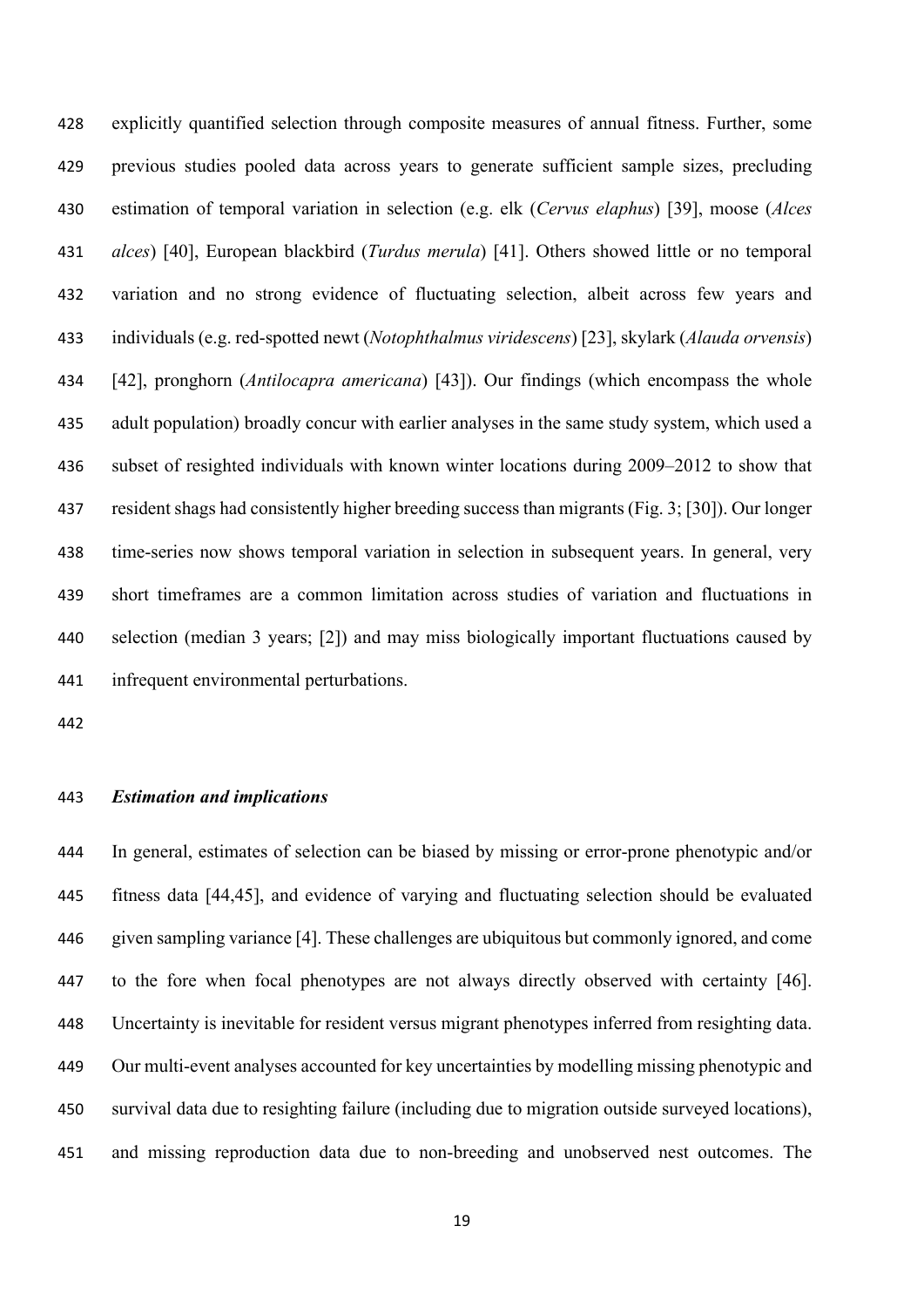Bayesian implementation allowed straightforward computation of posterior distributions of between-sex and among-year differences and sign changes that evidence varying, fluctuating and cross-sex synchrony in selection. This approach differs somewhat from standard regression approaches to estimating selection, and recent extensions, designed for readily observable continuous traits. For example, we did not estimate variance in selection through temporal random effects [4,8]. Such estimation is not straightforward in our case, since annual survival and expected breeding success and annual fitness are all derived parameters. Further, variances may be poorly estimated across relatively few years, and assumptions regarding Gaussian distributions may be violated (ESM S5). Our analyses illustrate how variation and fluctuations in selection can be robustly quantified in such (common) circumstances.

 The variation and fluctuations in selection on the defined migrant versus resident phenotypes estimated in adult shags could appreciably affect phenotypic dynamics and underlying additive genetic variation. Since both phenotypes are frequently expressed, there is considerable phenotypic variance on which selection can act. Indeed, such variance could be partly maintained by fluctuating selection, and the apparent lack of sexual dimorphism in migration is consistent with the cross-sex synchrony in selection. Nevertheless, further steps that consider how the effects of fluctuating selection are propagated across years and life- history stages are required to fully consider the eco-evolutionary consequences. In a moderately long-lived species such as shags, selection through adult survival is likely to impact strategy- specific population growth rates at multi-year scales more than selection through reproduction. However, such effects will also depend on the degree of phenotypic plasticity following selection episodes, and on forms of selection acting before recruitment, which remain to be quantified in our system. Moreover, while our focus on individual full-winter migration versus residence captures considerable annual phenotypic and fitness variation, subtle forms of selection might act on the full diversity of possible phenotypic sequences of seasonal residence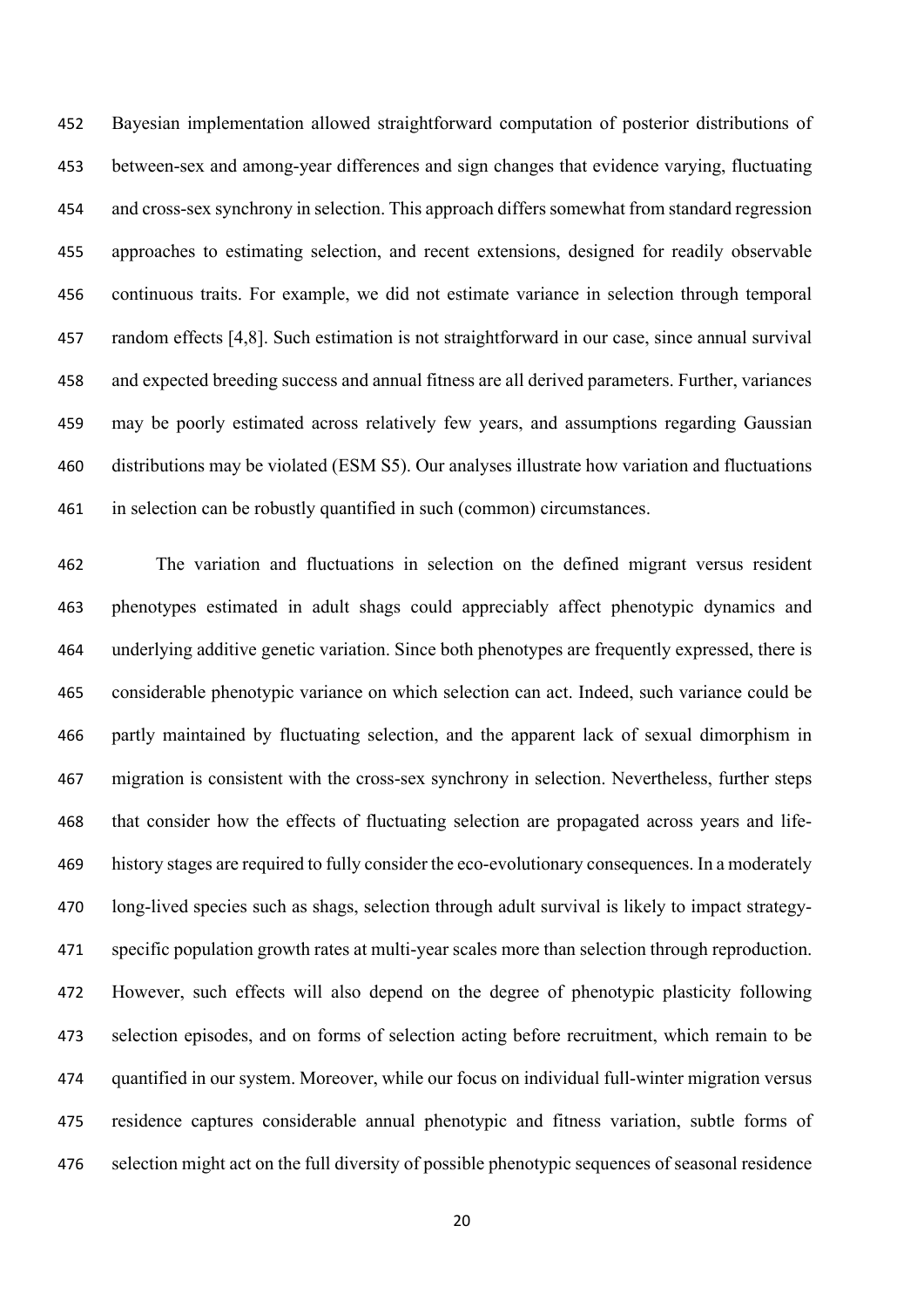versus migration [24,47] and on the joint phenotypes of breeding pairs [30]. Future analyses with further data and methodological developments, including analyses of paired capture- resighting histories, will allow us to quantify these components and thereby reveal the full form and consequences of varying and fluctuating selection on liability for migration.

# **Acknowledgements**

- We thank everyone who contributed to fieldwork (ESM S7), particularly Raymond Duncan,
- Moray Souter, Jenny Sturgeon, Hanna Granroth-Wilding, Katherine Herborn, Olivia Hicks,
- Richard Howells, Ruth Dunn, Alice Carravieri, Tom Reed and Morten Frederiksen; UK
- Natural Environment Research Council (NE/R000859/1; NE/R016429/1 through the UK-
- SCaPE programme delivering National Capability; NE/M005186/1) and Joint Nature
- Conservation Committee for funding; Sarah Fenn for helpful comments; and NatureScot for

access to the IoM NNR.

# **References**

- 1. Hereford, J., Hansen, T. F. & Houle, D. 2004 Comparing strengths of directional selection: how strong is strong? *Evolution* **58**, 2133–2143. (doi:10.1111/j.0014- 3820.2004.tb01592.x)
- 2. Siepielski, A. M., DiBattista, J. D. & Carlson, S. M. 2009 It's about time: the temporal dynamics of phenotypic selection in the wild. *Ecol. Lett.* **12**, 1261–1276. (doi:10.1111/j.1461-0248.2009.01381.x)
- 3. Bell, G. 2010 Fluctuating selection: the perpetual renewal of adaptation in variable environments. *Philos. Trans. R. Soc. Lond. B, Biol. Sci.* **365**, 87–97. (doi:10.1098/rstb.2009.0150)
- 4. Morrissey, M. B. & Hadfield, J. D. 2012 Directional selection in temporally replicated studies is remarkably consistent. *Evolution* **66**, 435–442. (doi:10.1111/j.1558- 5646.2011.01444.x)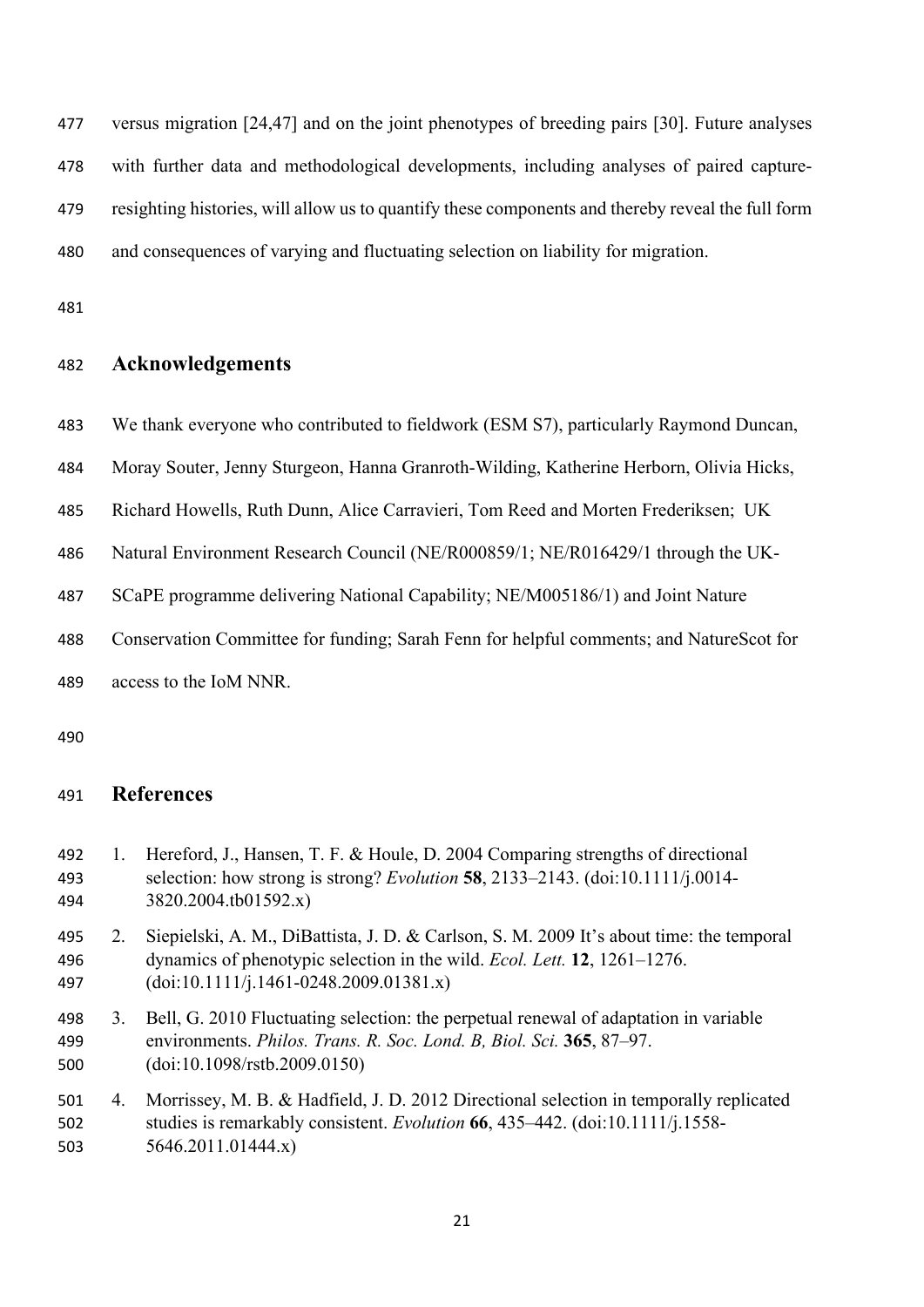5. Kruuk, L. E. B., Slate, J. & Wilson, A. J. 2008 New Answers for Old Questions: The Evolutionary Quantitative Genetics of Wild Animal Populations. *Annu. Rev. Ecol. Evol. Syst.* **39**, 525–548. (doi:10.1146/annurev.ecolsys.39.110707.173542) 6. de Villemereuil, P. et al. 2020 Fluctuating optimum and temporally variable selection on breeding date in birds and mammals. *Proc. Natl. Acad. Sci. USA* (doi:10.1073/pnas.2009003117) 7. MacColl, A. D. C. 2011 The ecological causes of evolution. *Trends Ecol. Evol. (Amst.)* **26**, 514–522. (doi:10.1016/j.tree.2011.06.009) 8. Chevin, L.-M., Visser, M. E. & Tufto, J. 2015 Estimating the variation, autocorrelation, and environmental sensitivity of phenotypic selection. *Evolution* **69**, 2319–2332. (doi:10.1111/evo.12741) 9. Lande, R. 1982 A quantitative genetic theory of life history evolution. *Ecology* **63**, 607– 615. (doi:10.2307/1936778) 10. Coulson, T., Benton, T. G., Lundberg, P., Dall, S. R. X., Kendall, B. E. & Gaillard, J. M. 2006 Estimating individual contributions to population growth: evolutionary fitness in ecological time. *Proc. Biol. Sci.* **273**, 547–555. (doi:10.1098/rspb.2005.3357) 11. Coulson, T., Kruuk, L. E. B., Tavecchia, G., Pemberton, J. M. & Clutton-Brock, T. H. 2003 Estimating selection on neonatal traits in red deer using elasticity path analysis. *Evolution* **57**, 2879–2892. (doi:10.1111/j.0014-3820.2003.tb01528.x) 12. Mojica, J. P. & Kelly, J. K. 2010 Viability selection prior to trait expression is an essential component of natural selection. *Proc. Biol. Sci.* **277**, 2945–2950. (doi:10.1098/rspb.2010.0568) 13. Harrison, X. A., Blount, J. D., Inger, R., Norris, D. R. & Bearhop, S. 2011 Carry-over effects as drivers of fitness differences in animals. *J. Anim. Ecol.* **80**, 4–18. (doi:10.1111/j.1365-2656.2010.01740.x) 14. Sæther, B.-E. & Engen, S. 2015 The concept of fitness in fluctuating environments. *Trends Ecol. Evol. (Amst.)* **30**, 273–281. (doi:10.1016/j.tree.2015.03.007) 15. Dupont, P., Allainé, D., Cohas, A. & Pradel, R. 2017 Testing determinants of the annual individual fitness: An overall mean mixture model for de-lifing data. *Methods Ecol. Evol.* (doi:10.1111/2041-210X.12908) 16. Engen, S., Saether, B. E., Kvalnes, T. & Jensen, H. 2012 Estimating fluctuating selection in age-structured populations. *J. Evol. Biol.* **25**, 1487–1499. (doi:10.1111/j.1420- 9101.2012.02530.x) 17. Bonnet, T. & Postma, E. 2018 Fluctuating selection and its (elusive) evolutionary consequences in a wild rodent population. *J. Evol. Biol.* **31**, 572–586. (doi:10.1111/jeb.13246) 18. Reid, J. M., Travis, J. M. J., Daunt, F., Burthe, S. J., Wanless, S. & Dytham, C. 2018 Population and evolutionary dynamics in spatially structured seasonally varying environments. *Biol. Rev. Camb. Philos. Soc.* **93**, 1578–1603. (doi:10.1111/brv.12409)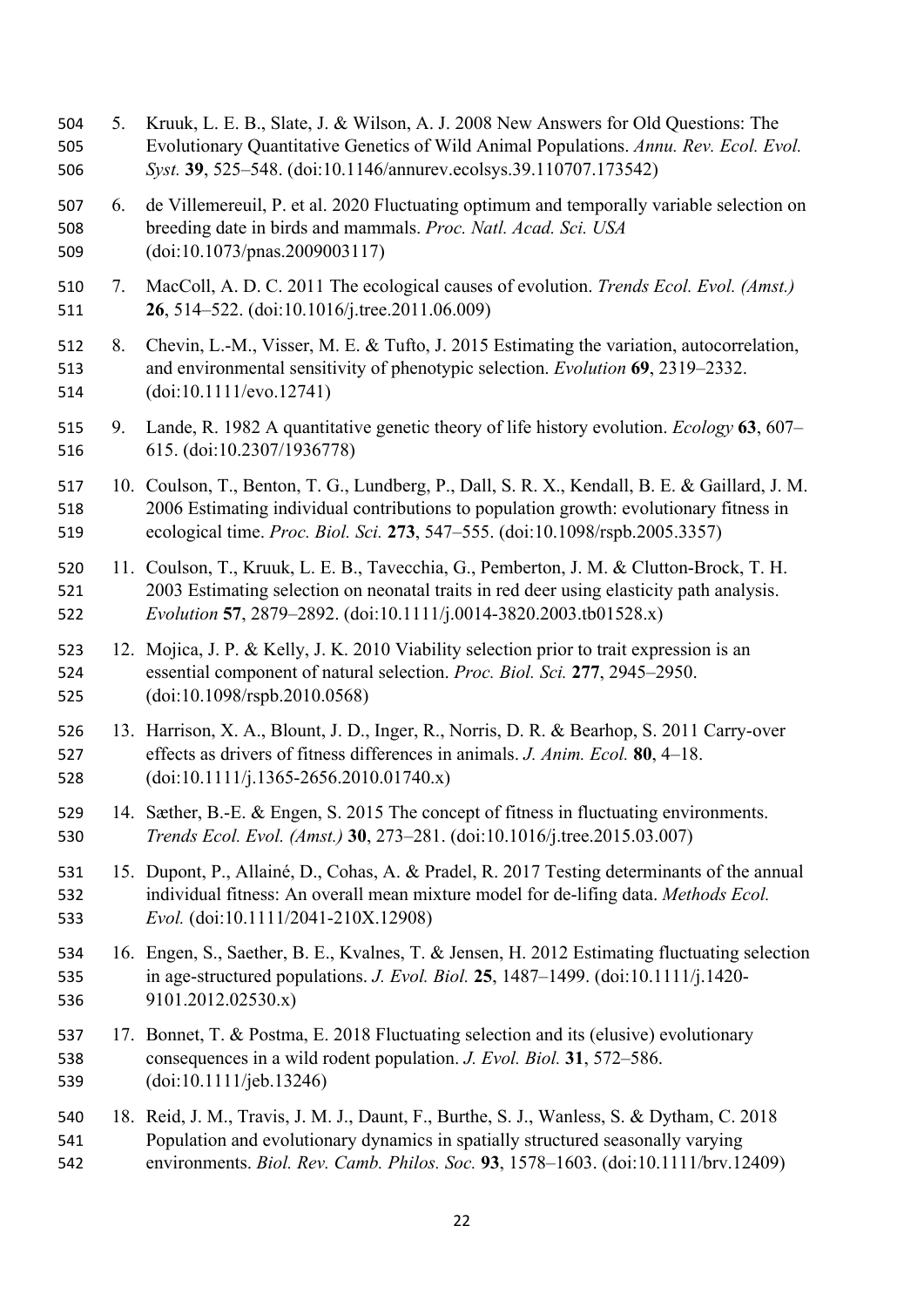- 19. Dingle, H. 2014 *Migration: the biology of life on the move*. Oxford University Press.(doi:10.1093/acprof:oso/9780199640386.001.0001)
- 20. Berg, J. E., Hebblewhite, M., St. Clair, C. C. & Merrill, E. H. 2019 Prevalence and mechanisms of partial migration in ungulates. *Front. Ecol. Evol.* **7**. (doi:10.3389/fevo.2019.00325)
- 21. Chapman, B. B., Skov, C., Hulthén, K., Brodersen, J., Nilsson, P. A., Hansson, L. A. & Brönmark, C. 2012 Partial migration in fishes: definitions, methodologies and taxonomic distribution. *J. Fish Biol.* **81**, 479–499. (doi:10.1111/j.1095-8649.2012.03349.x)
- 22. Buchan, C., Gilroy, J. J., Catry, I. & Franco, A. M. A. 2020 Fitness consequences of different migratory strategies in partially migratory populations: A multi-taxa meta-analysis. *J. Anim. Ecol.* **89**, 678–690. (doi:10.1111/1365-2656.13155)
- 23. Grayson, K. L., Bailey, L. L. & Wilbur, H. M. 2011 Life history benefits of residency in a partially migrating pond-breeding amphibian. *Ecology* **92**, 1236–1246. (doi:10.1890/11-0133.1)
- 24. Acker, P. et al. 2021 Strong survival selection on seasonal migration versus residence induced by extreme climatic events. *J. Anim. Ecol.* **90**, 796–808. (doi:10.1111/1365- 2656.13410)
- 25. Grist, H., Daunt, F., Wanless, S., Nelson, E. J., Harris, M. P., Newell, M., Burthe, S. & Reid, J. M. 2014 Site fidelity and individual variation in winter location in partially migratory European shags. *PLoS One* **9**, e98562. (doi:10.1371/journal.pone.0098562)
- 26. Barlow, E. J., Daunt, F., Wanless, S. & Reid, J. M. 2013 Estimating dispersal distributions at multiple scales: within-colony and among-colony dispersal rates, distances and directions in European Shags *Phalacrocorax aristotelis*. *Ibis* **155**, 762– 778. (doi:10.1111/ibi.12060)
- 27. Carpenter, B. et al. 2017 *stan* : A probabilistic programming language. *J Stat Softw* **76**, 1–32. (doi:10.18637/jss.v076.i01)
- 28. R Core Team 2020 R: A language and environment for statistical computing. R Foundation for Statistical Computing, Vienna, Austria. URL https://www.R-project.org/.
- 29. Lewis, S., Phillips, R. A., Burthe, S. J., Wanless, S. & Daunt, F. 2015 Contrasting responses of male and female foraging effort to year-round wind conditions. *J. Anim. Ecol.* **84**, 1490–1496. (doi:10.1111/1365-2656.12419)
- 30. Grist, H., Daunt, F., Wanless, S., Burthe, S. J., Newell, M. A., Harris, M. P. & Reid, J. M. 2017 Reproductive performance of resident and migrant males, females and pairs in a partially migratory bird. *J. Anim. Ecol.* **86**, 1010–1021. (doi:10.1111/1365-2656.12691)
- 31. Saino, N., Ambrosini, R., Caprioli, M., Romano, A., Romano, M., Rubolini, D., Scandolara, C. & Liechti, F. 2017 Sex-dependent carry-over effects on timing of reproduction and fecundity of a migratory bird. *J. Anim. Ecol.* **86**, 239–249. (doi:10.1111/1365-2656.12625)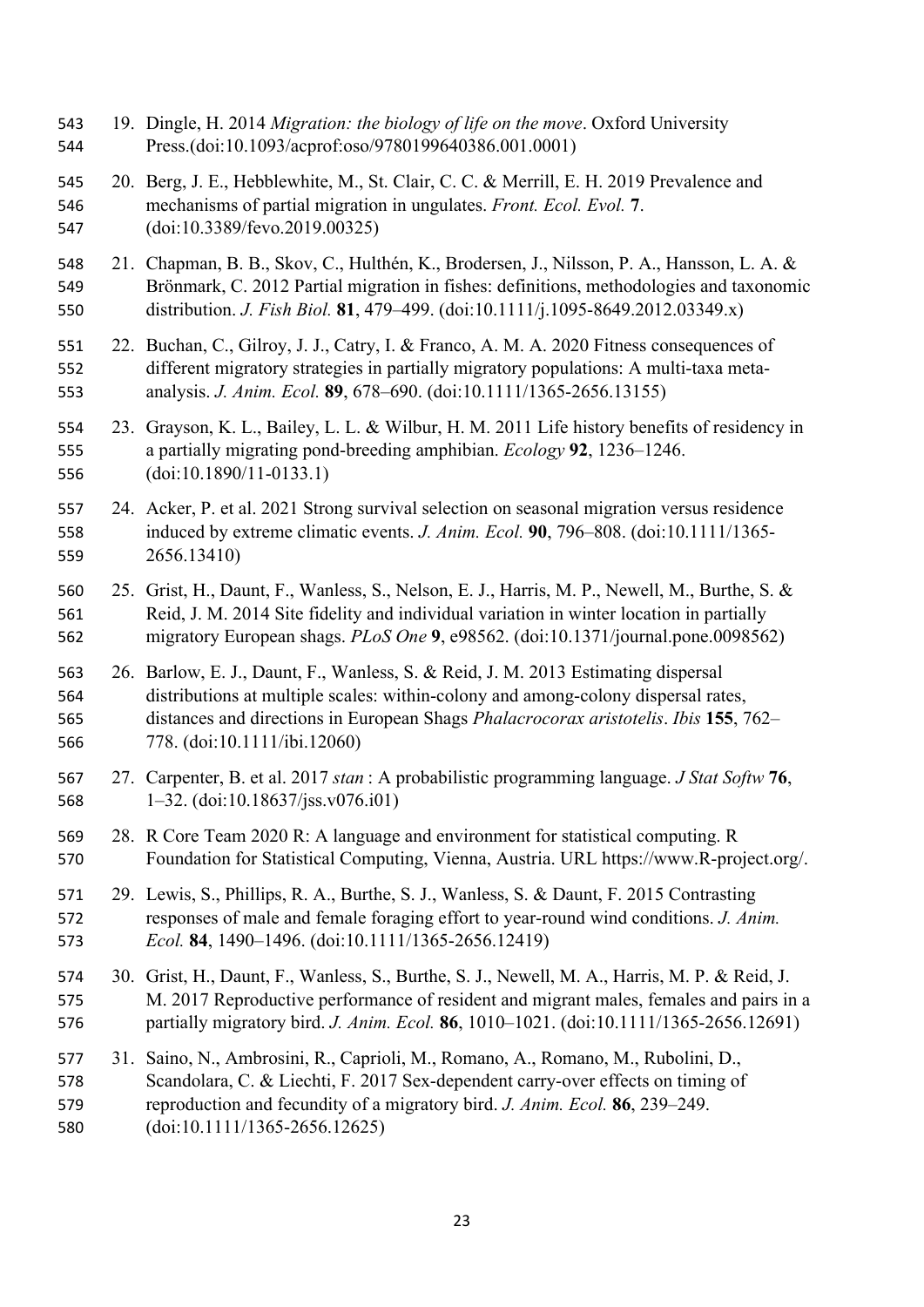- 32. Bloch, A. M. & Grayson, K. L. 2010 Reproductive costs of migration for males in a partially migrating, pond-breeding amphibian. *Can. J. Zool.* **88**, 1113–1120. (doi:10.1139/Z10-079)
- 33. Daunt, F., Reed, T. E., Newell, M., Burthe, S., Phillips, R. A., Lewis, S. & Wanless, S. 2014 Longitudinal bio-logging reveals interplay between extrinsic and intrinsic carry-over effects in a long-lived vertebrate. *Ecology* **95**, 2077–2083. (doi:10.1890/13-1797.1)
- 34. Chevin, L.-M. & Haller, B. C. 2014 The temporal distribution of directional gradients under selection for an optimum. *Evolution* **68**, 3381–3394. (doi:10.1111/evo.12532)
- 35. Kawecki, T. J. & Ebert, D. 2004 Conceptual issues in local adaptation. *Ecol. Lett.* **7**, 1225–1241. (doi:10.1111/j.1461-0248.2004.00684.x)
- 36. Jones, A. G., Arnold, S. J. & Bürger, R. 2004 Evolution and stability of the G-matrix on a landscape with a moving optimum. *Evolution* **58**, 1639–1654. (doi:10.1111/j.0014- 3820.2004.tb00450.x)
- 37. Estes, S. & Arnold, S. J. 2007 Resolving the paradox of stasis: models with stabilizing selection explain evolutionary divergence on all timescales. *Am. Nat.* **169**, 227–244. (doi:10.1086/510633)
- 38. Grant, P. R. & Grant, B. R. 2002 Unpredictable evolution in a 30-year study of Darwin's finches. *Science* **296**, 707–711. (doi:10.1126/science.1070315)
- 39. Hebblewhite, M. & Merrill, E. H. 2011 Demographic balancing of migrant and resident elk in a partially migratory population through forage-predation tradeoffs. *Oikos* **120**, 1860–1870. (doi:10.1111/j.1600-0706.2011.19436.x)
- 40. Rolandsen, C. M., Solberg, E. J., Saether, B.-E., Moorter, B. V., Herfindal, I. & Bjørneraas, K. 2017 On fitness and partial migration in a large herbivore - migratory moose have higher reproductive performance than residents. *Oikos* **126**, 547–555. (doi:10.1111/oik.02996)
- 41. Zúñiga, D., Gager, Y., Kokko, H., Fudickar, A. M., Schmidt, A., Naef-Daenzer, B., Wikelski, M. & Partecke, J. 2017 Migration confers winter survival benefits in a partially migratory songbird. *Elife* **6**. (doi:10.7554/eLife.28123)
- 42. Hegemann, A., Marra, P. P. & Tieleman, B. I. 2015 Causes and consequences of partial migration in a passerine bird. *Am. Nat.* **186**, 531–546. (doi:10.1086/682667)
- 43. Jones, P. F., Jakes, A. F., Eacker, D. R. & Hebblewhite, M. 2020 Annual pronghorn survival of a partially migratory population. *J. Wildl. Manage.* **84**, 1114–1126. (doi:10.1002/jwmg.21886)
- 44. Hadfield, J. D. 2008 Estimating evolutionary parameters when viability selection is operating. *Proc. Biol. Sci.* **275**, 723–734. (doi:10.1098/rspb.2007.1013)
- 45. Nakagawa, S. & Freckleton, R. P. 2008 Missing inaction: the dangers of ignoring missing data. *Trends Ecol. Evol. (Amst.)* **23**, 592–596. (doi:10.1016/j.tree.2008.06.014)
- 46. Gimenez, O. et al. 2008 The risk of flawed inference in evolutionary studies when detectability is less than one. *Am. Nat.* **172**, 441–448. (doi:10.1086/589520)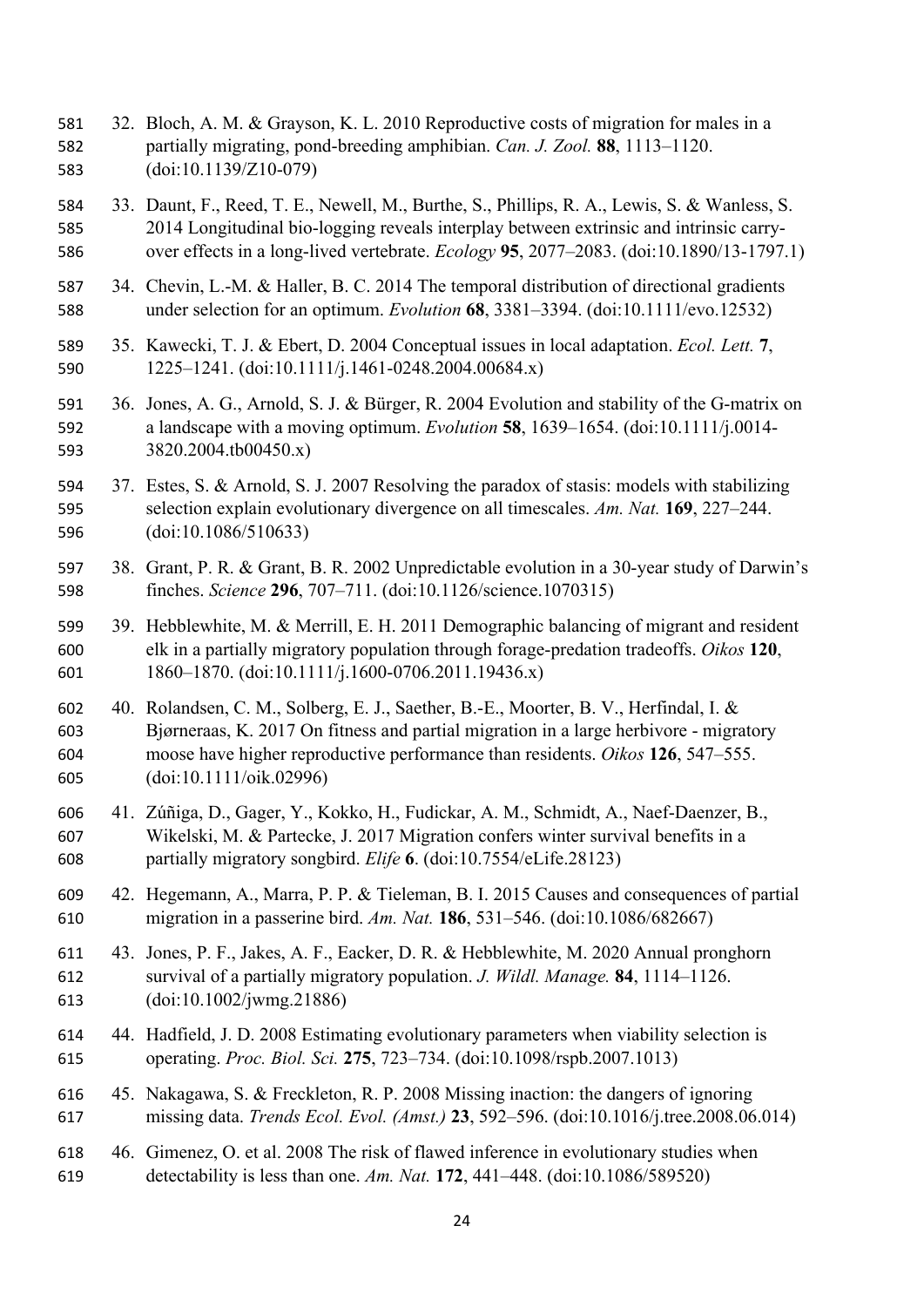- 47. Reid, J. M., Souter, M., Fenn, S. R., Acker, P., Payo-Payo, A., Burthe, S. J., Wanless, S. & Daunt, F. 2020 Among-individual and within-individual variation in seasonal migration covaries with subsequent reproductive success in a partially migratory bird. *Proc. Biol. Sci.* **287**, 20200928. (doi:10.1098/rspb.2020.0928)
- 48. Acker, P., Burthe, S. J., Newell, M. A., Grist, H., Gunn, C., Harris, M. P., Payo-Payo, A., Swann, R., Wanless, S., Daunt, F. & Reid, J. M. 2021 Dataset, posterior summaries and
- posterior samples for quantifying fluctuating selection on seasonal migration versus
- residence in European shags. Dryad Digital Repository.
- (doi:10.5061/dryad.6wwpzgmxw)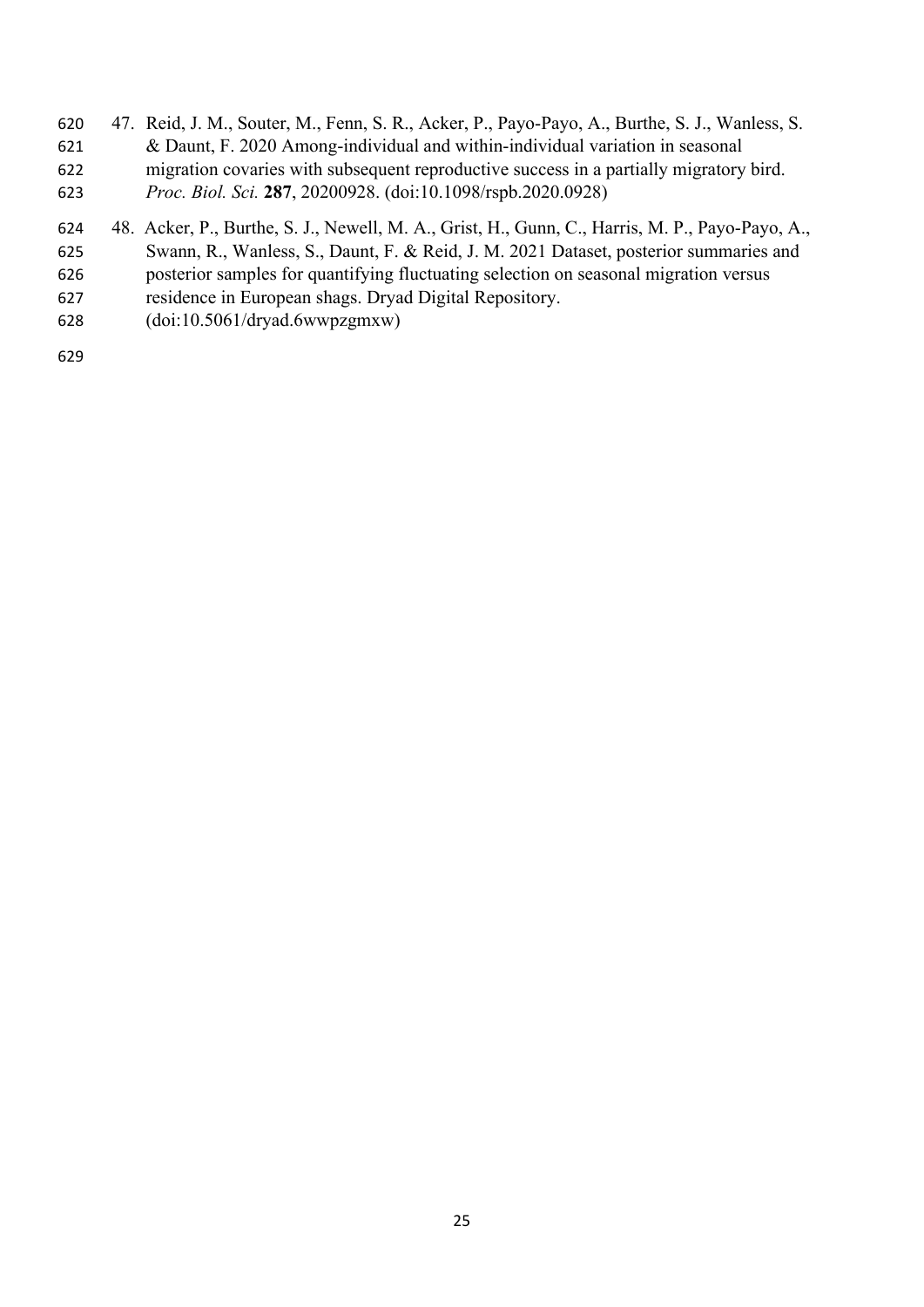**Figure 1:** Multi-event capture-recapture model structure. Panel (a) illustrates the full annual cycle, indicating possible transitions of surviving individuals between 'resident' (R) and 'migrant' (M) states across five defined occasions (*o*=1 April–June; *o*=2 September; *o*=3 October; *o*=4 mid-November–mid-December; *o*=5 mid-January–mid-February). Different possible annual paths through the annual cycle could be followed, such that surviving 636 individuals are resident or migrant in late-winter occasion  $(o=5)$ . From  $o=5$  to the next breeding season (*o*=1), focal sex individuals transition to different breeding states conditional on previous state (i.e. phenotype R or M in *o*=5. Panel (b) illustrates possible fates of focal sex individuals at this time step (see [24] for other time steps and non-focal sex individuals). Circles 640 denote states, defined in  $o=1$  as early-failed/non-breeder (B), breeder with *n* fledglings (B<sub>n</sub>; *n*∈[[0,4]]), or dead (D). Squares denote observation events, defined as seen as early-failed/non- breeder (B), seen as breeder with known success (B*n*), seen as breeder with unknown success (B*?*), or not seen (Ø). Arrows indicate possible paths in the state-transition and observation steps, with corresponding probabilities as indices; dashed arrows indicate multifurcations (see bottom box). Parameters are elementary probabilities: *ϕ* for survival, *ζ* for breeding, *χ<sup>n</sup>* for *n* fledglings conditional on breeding, *p* for resighting, and *α* for recording a breeding outcome. Additional subscripts indicate state-dependence.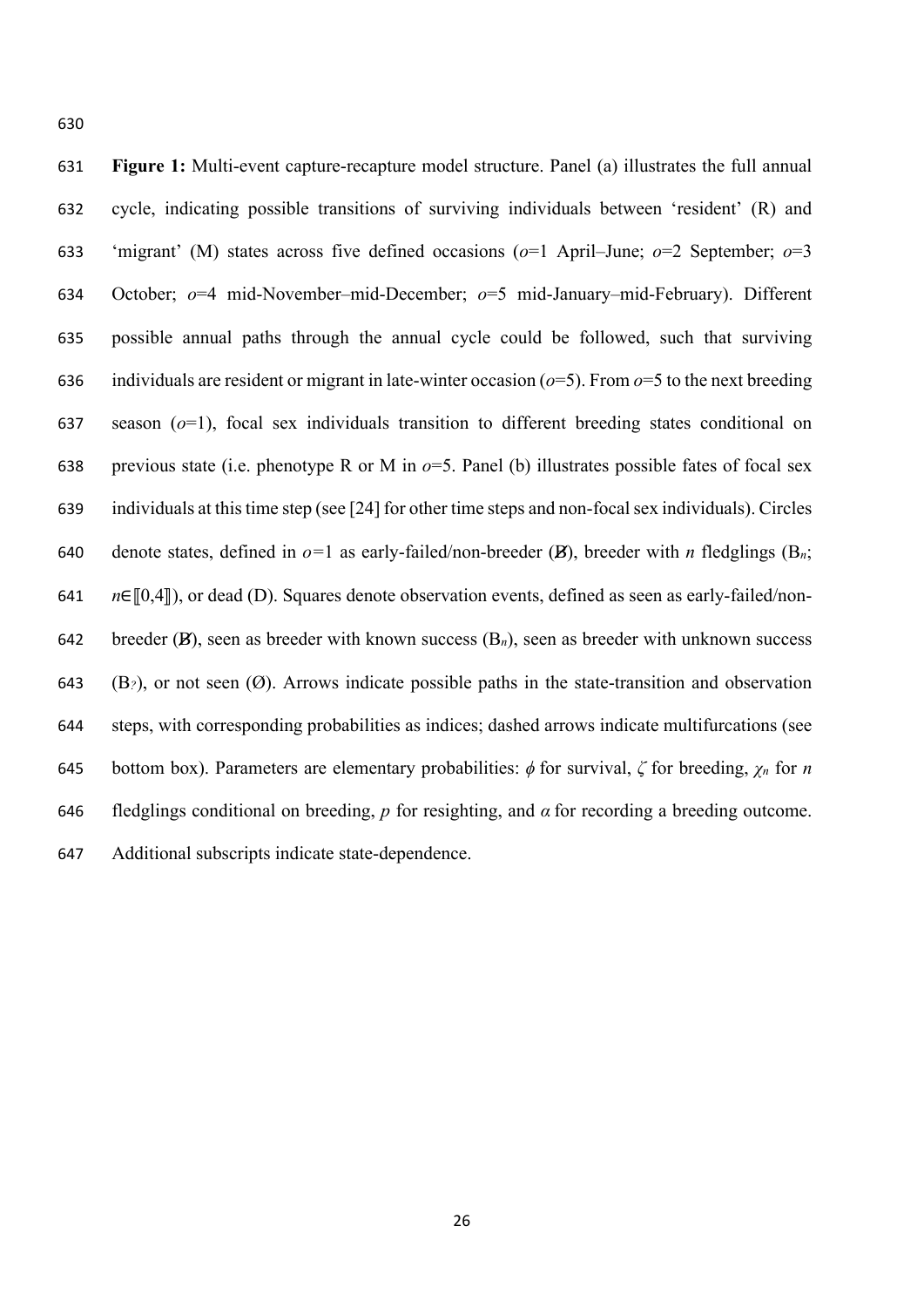**Figure 2**: Annual survival probabilities (*Φs*) for full-winter resident (red) and full-winter

- migrant (orange) females and males in each biological year from 2009-10 to 2017-18. Points
- show posterior means, and inner and outer line segments show 50% and 95% credible intervals.
- Posterior probabilities that each resident-migrant difference is positive are shown (values close
- to zero or one indicate strong evidence of selection).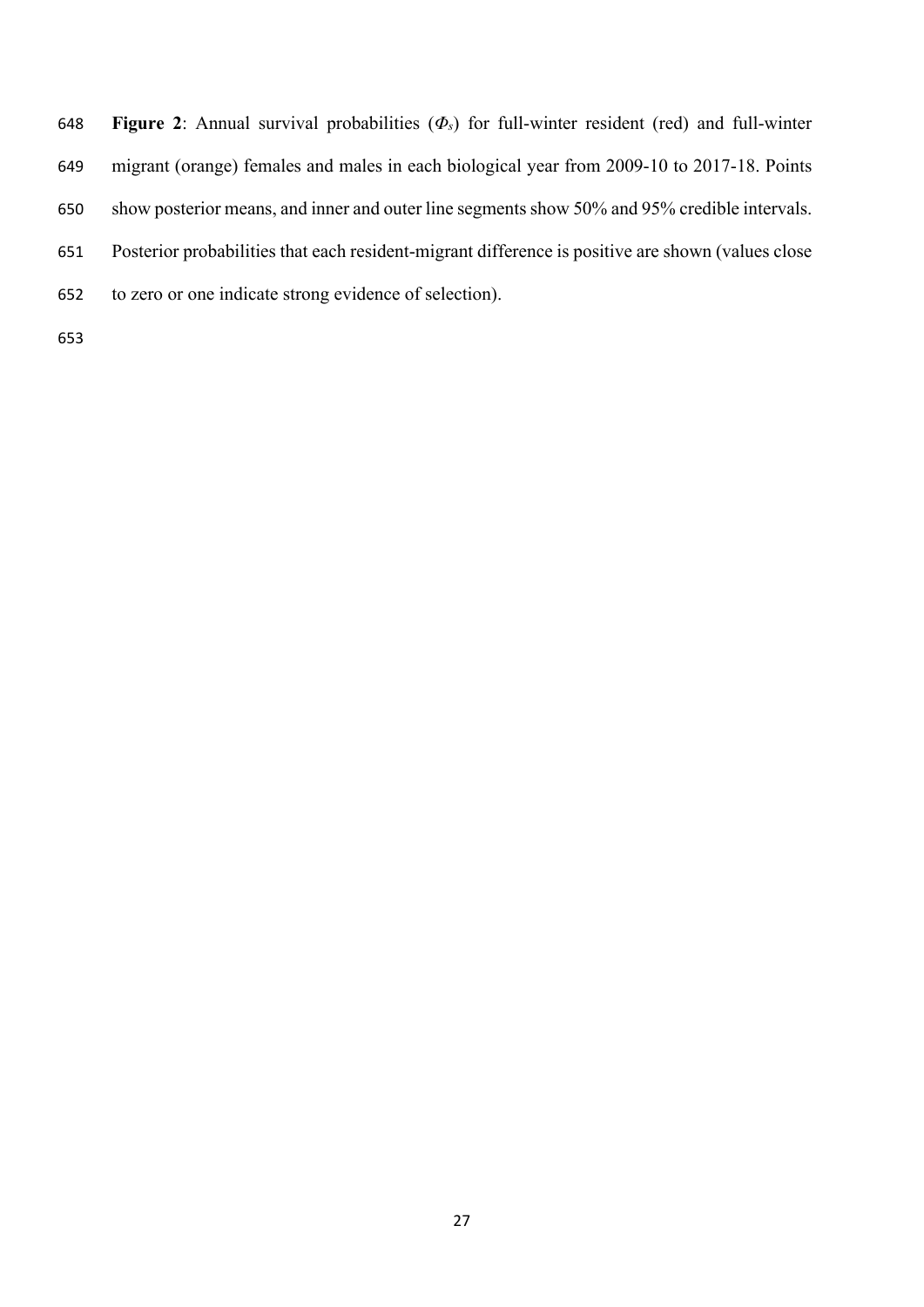| 655 | <b>Figure 3:</b> Expected breeding success ( $E(BS_{\pi})$ , number of fledglings) for late-winter resident |
|-----|-------------------------------------------------------------------------------------------------------------|
| 656 | (red) and migrant (orange) females and males in each summer during 2010–2018. Points show                   |
| 657 | posterior means, and inner and outer line segments show 50% and 95% credible intervals.                     |
| 658 | Posterior probabilities that each resident-migrant difference is positive are shown.                        |